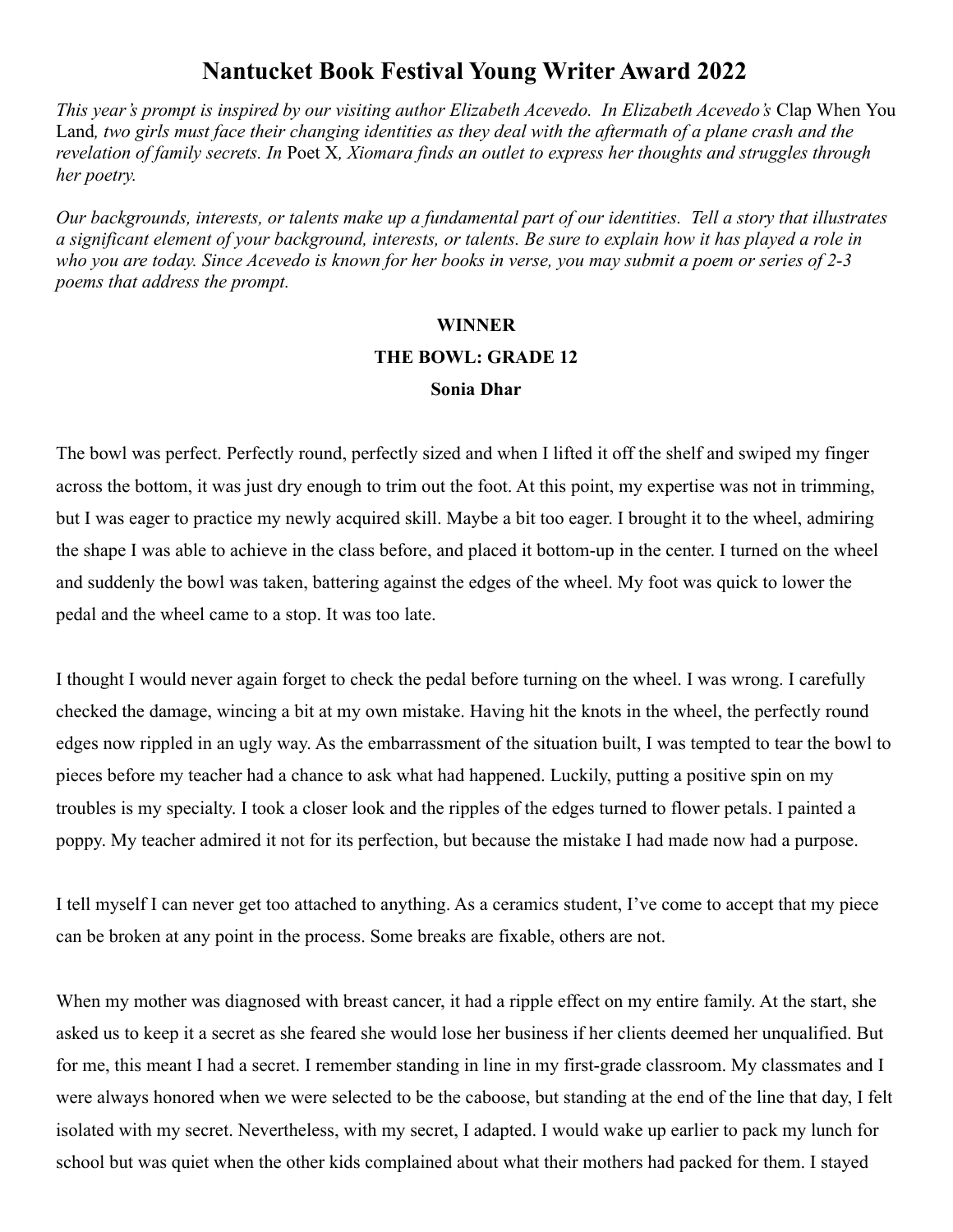quiet when I played, as noise would only make my mother's migraines worse. My empathy only grew with me, and though the ripple was big, I could still grow flower petals of my own.

My dad was driving me home from school when he told me he had broken my beloved poppy bowl. I called it a "senior moment" and laughed it off. He had given me so much, so the little mistakes never bothered me. When we got home, I secretly dug the shards out from the bottom of my recycling bin. My treasured bowl was no longer functional, but I kept a shard to tuck away in my room, to remind myself that one can find beauty even when things go wrong.

With time, my mother only got worse. Her death was expected. I was only ten and left to think for myself, to navigate the world as I pleased. Throughout the years that followed, many were quick to call me broken and though I knew I'd heal with time, I never minded the brokenness. I remind myself she lives on in half of my genes and my toothiest of smiles. There are traces of her in all of my petals, whether they bloomed as she raised me or after her death. I like to think I'll always keep a shard of her with me.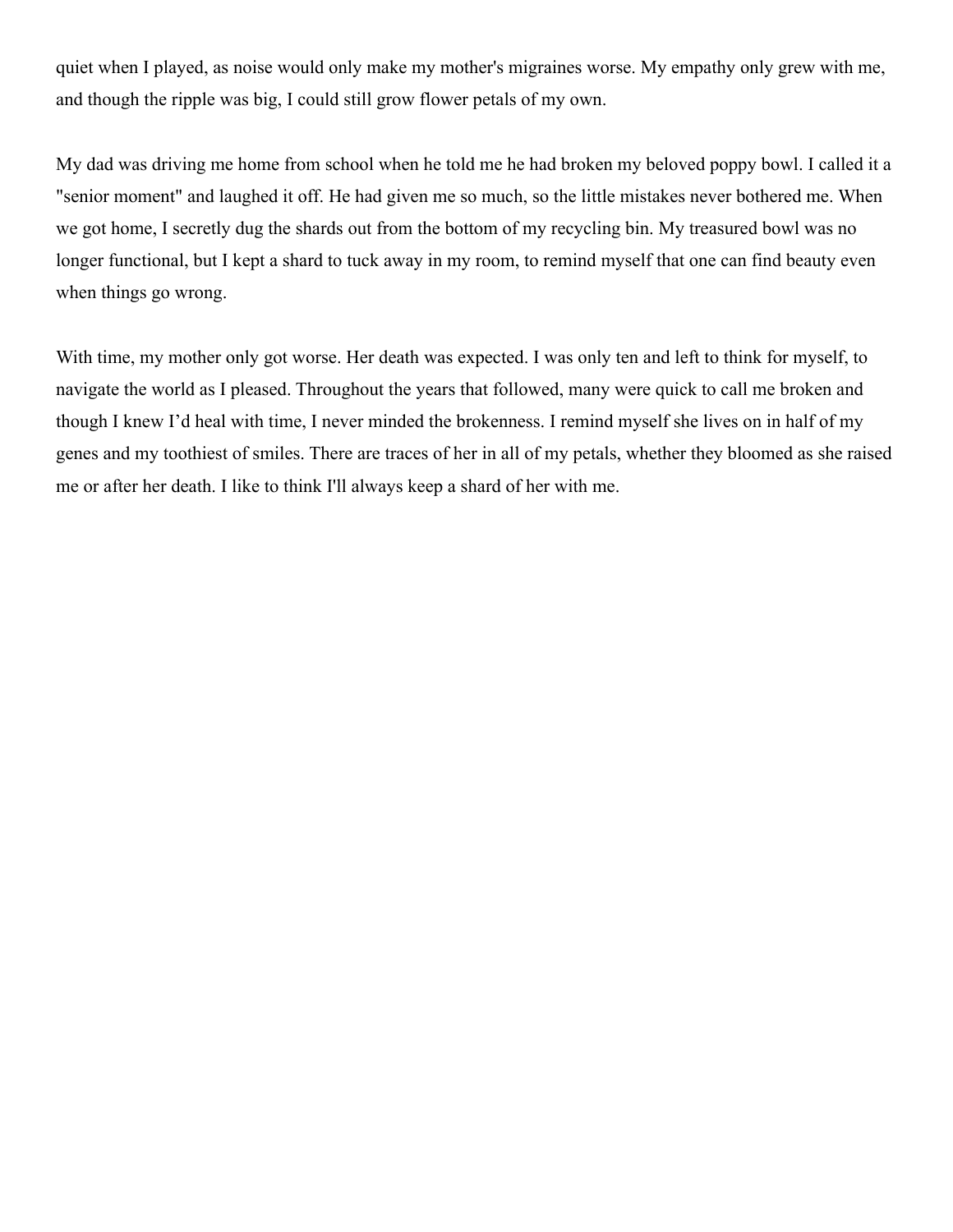## **First Runner-up We Are Sitting At The Table/Седим на Масата: 10th Grade Anna Popnikolova**

We Are Sitting At The Table

mother is reminding us to speak in Bulgarian.

Седим На Масата

1.

We are sitting at the table, and my mother is reminding us to speak in Bulgarian.

We are sitting at the table, my mother is stirring a pot of soup over the stove, on the phone with my grandparents, laughing, loud, arguing. They're always loud.

We are sitting at the table, my mother is setting down a plate of crepes, my mother is setting down a plate of сирене, a jar of my grandmother's quince jam, all the way from Bulgaria.

We are sitting at the table, my grandmother teaching me how to knit. I am her namesake. Мy mother says I inherited her habits and her fashion sense.

My mother teaches us how to knead козунак. My father never remembered how to break bread correctly on Christmas.

We are sitting at the table, eating, laughing, shouting. We talk about our days, we talk about the future and boys at school. My

1.

Седим на масата, и мама ни подсеща да говорим на Български.

Седим на масата, мама бърка яхния над котлона, на телефона с баба и дядо, смеят се, спорят, твърде шумни са.

Седим на масата, мама слага на масата чиния палачинки, чиния сирене, и бурканче от сладко. Дюлите на баба ми, чак от България.

Седим на масата, баба ми ме учи да плета, аз съм нейна съименничка. Mама казва че се падам по нейните навици и неиният китч. Мама ни учи как да месим козунак, баща ми винаги забравя как се чупи питката.

Седим на масата, ядем, смеем се, караме се. Говорим за дните си, говорим за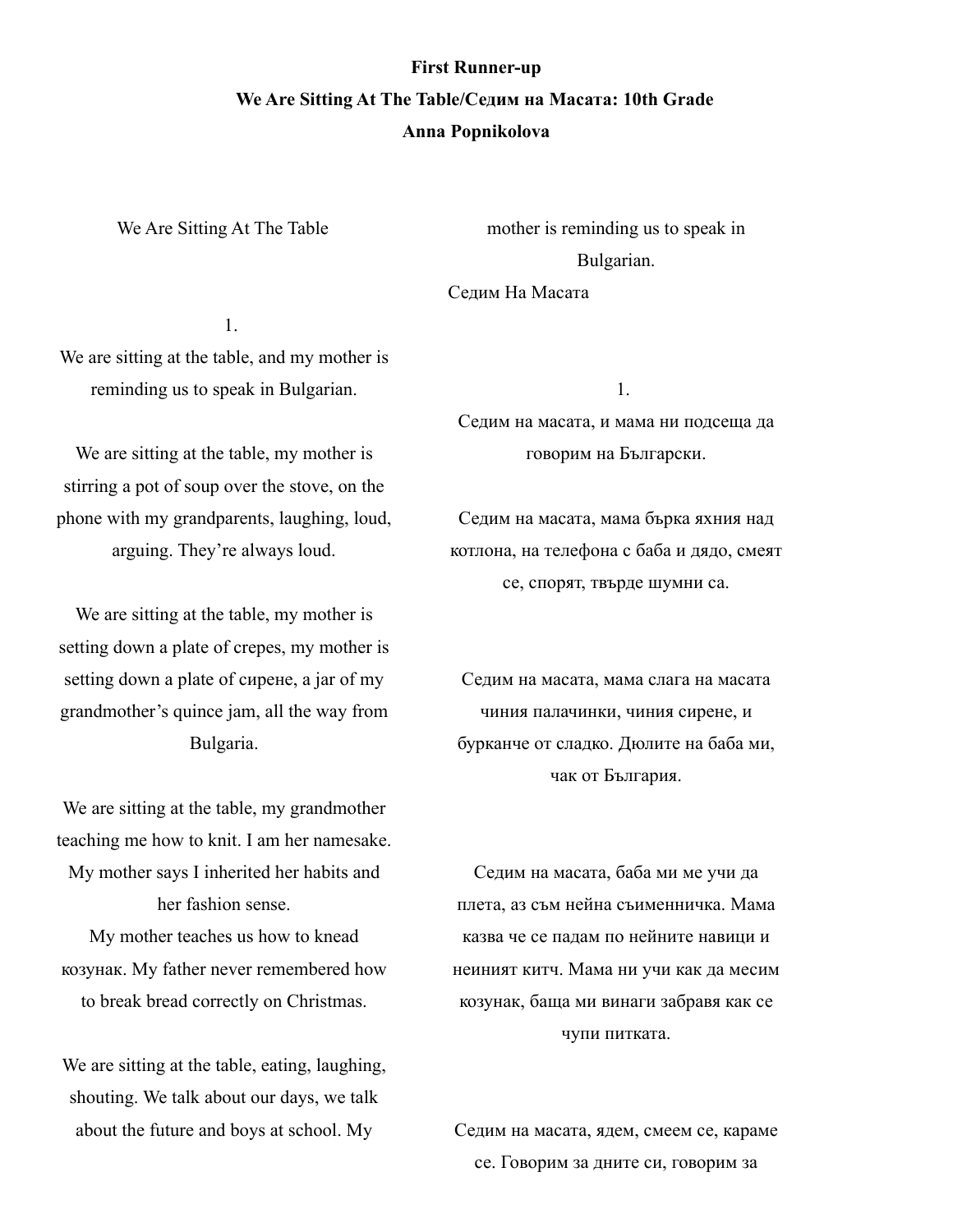бъдещето и момчетата в училище. Майка ми ни напомня да говорим на Български.

2.

We go to Bulgaria. We sit out on my grandmother's patio, under the grapevines, the stray cats lay in the sun, and the old dog is asleep under the table. Her eyes are two different colors.

> We walk under the umbrellas on main street, we go to the monastery, to the ocean. We eat grilled dough, soda in glass bottles, we buy ice cream from the cooler outside the gas station.

We go to Bulgaria, we sit in the cafe. My mother tells me about being young, my parents take me to a pizza place around the corner where they used to go on dates. My parents tell me about their apartment building.

My parents say nothing has changed. The dog is the same, older. The house is the same, older. The tracks. The people, older. The children are all grown up.

We are sitting at a different table, different people, eating fries with сирене, the street is foggy, the music is loud. At this table, we are all speaking Bulgarian.

2.

Отиваме в България. На баба ми в двора, под лозята седим. Бездомните котки лежат на слънце, старото куче спи под масата. Очите й са два различни цвята.

Разхождаме се под чадърите, отиваме до манастира, на море. Ядем пърленки, содата в стъклените бутилки, купуваме сладолед от бензиностанцията.

Отиваме в България, на кафене. Мама ми разказва за младостта, мама и тате ми ме водят на пицарията където са ходили на срещи. Родителите ми разказват за старият блок.

Мама и тате казват че нищо не се е променило. Кучето същото, по-старо. Къщата същата, по-стара. Хората, по-стари. Децата са порастнали.

Седим на маса с различни хора, ядем пържени картофи със сирене, улицата е мъглива, музиката е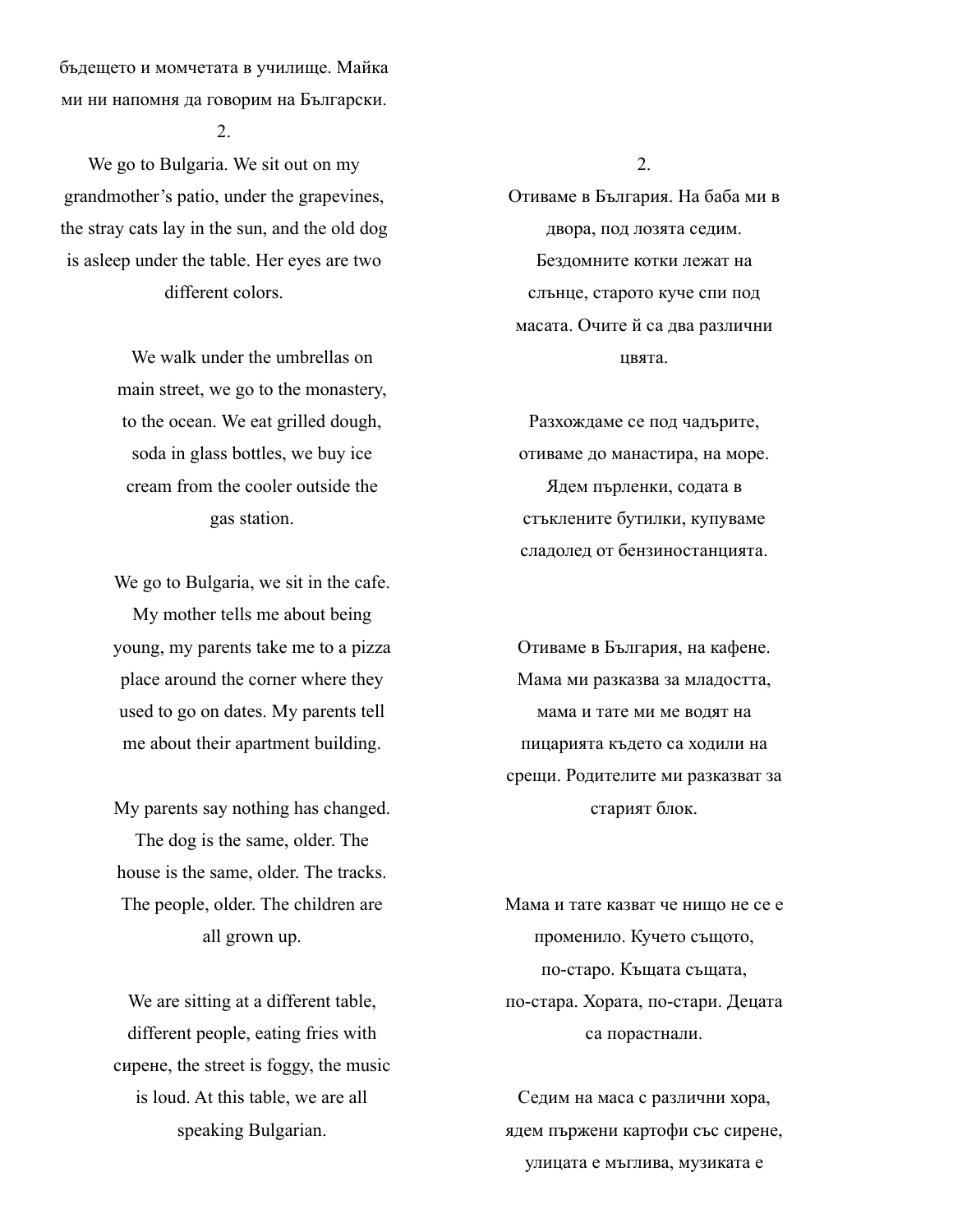силна. На тази маса всички говорим Български.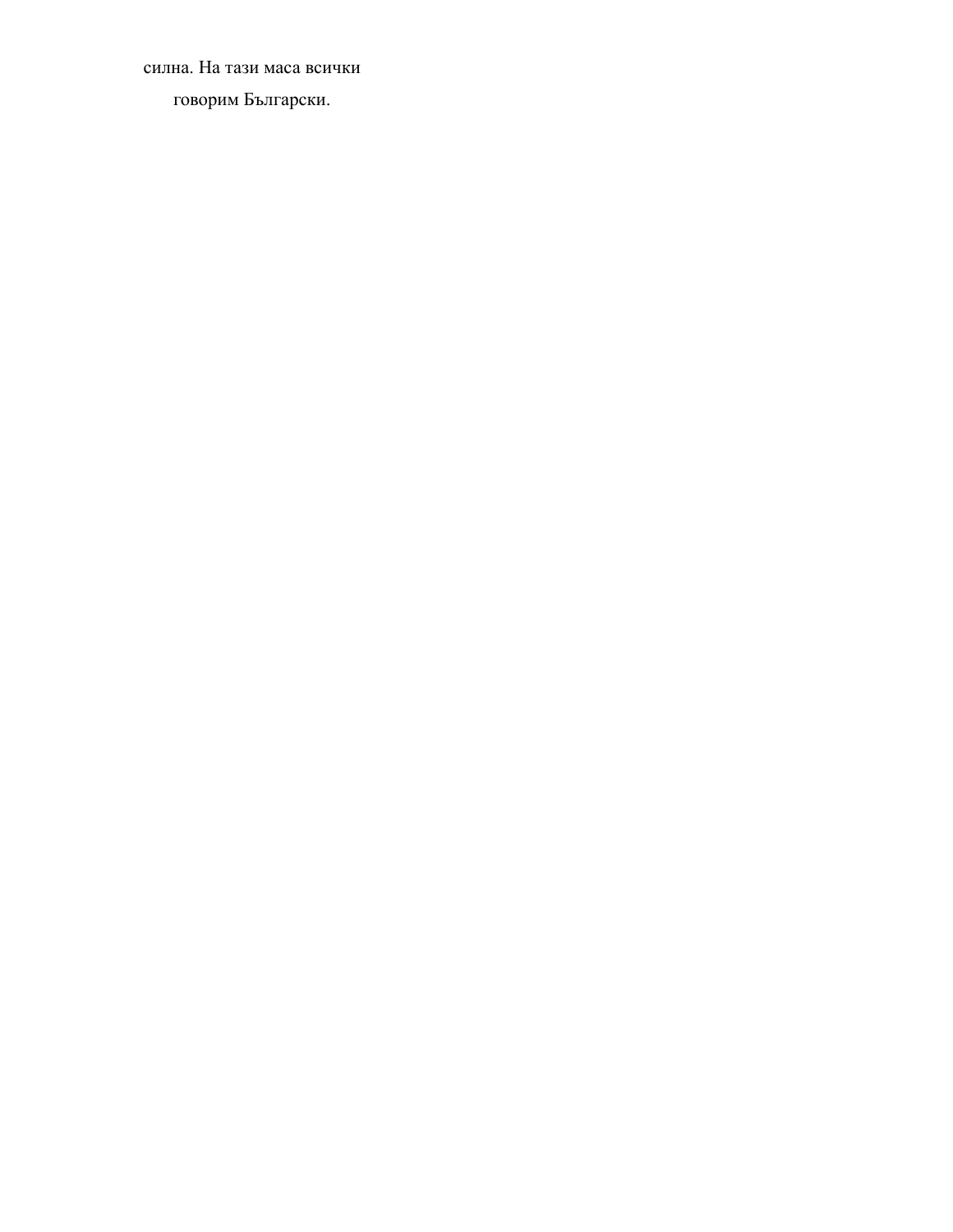3.

We are sitting at the table. It has been too long since we have sat at this table together. My parents are playing their old music, they are reminiscing about high school friends. I realize I will reminisce the same way.

My mother is still reminding us to speak Bulgarian. I watch my sisters trip over their words, and I realize why she is so insistent that we hold onto this language. Someday, this language may be all we have left.

My dad never learned to break bread correctly, and I hope he never does.

My grandmother passed away, and I never managed to learn how to knit, but I haven't given up her style, and I wear her old clothes like her name.

After she is gone, I teach myself to knit. I am beginning to read and write more Bulgarian. My mother never wanted us to lose our Bulgarian. She is still reminding us. We are still sitting at the table.

3.

Седим на масата. Минало е твърде много време откакто сме били заедно на тази маса. Мама и тате слушат старата им музика. Говорят си за приятели от гимназията. Някой ден, ще си спомням аз по същия начин.

Мама все още ни подсеща да говорим на Български. Сестрите ми се спъват в думите, и разбирам защо Мама държи на Българският. Някой ден може само езикат да ни остане.

Тате така и не се научи да чупи питката. Надявам се, че никога няма да се научи.

Баба почина, аз така и не успях да се науча да плета, но не се отказах от кичът ѝ нося дрехите ѝ като нейното име.

Откакто баба я няма, уча се сама да плета. Започвам да чета и да пиша на Български. Мама никога не е искала да загубим Българският си. Тя още ни подсеща. Още седим на масата.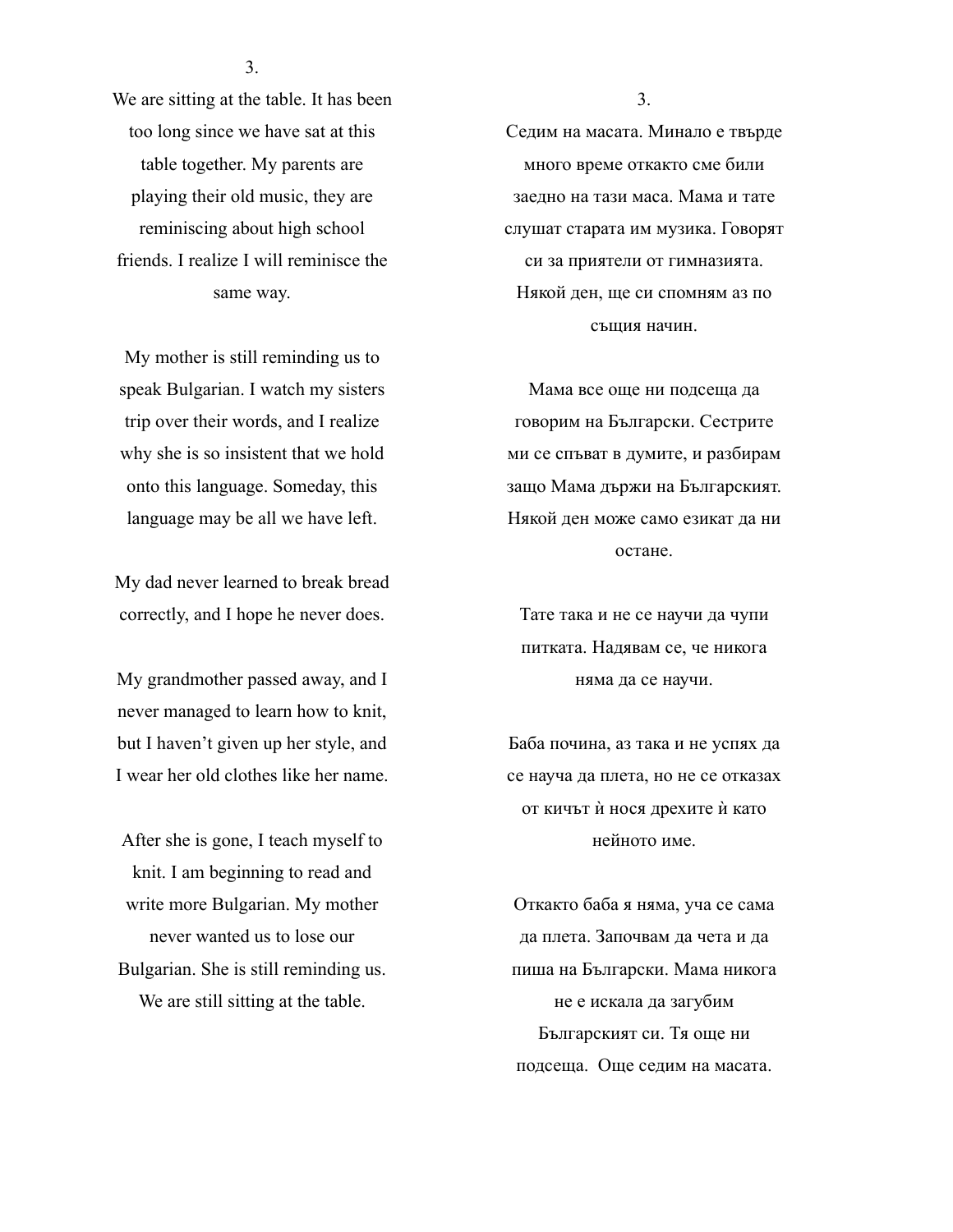## **Second Runner-up An Ode to Reading: 11th Grade Sarah Swenson**

I grew up lonely. Not utterly lonely; I had friends—just about two—and we shared birthdays and a sleepover once every couple months. I was just quiet, a background sort of kid. I was reliably the one already looking at the teacher when they raised a hand for silence, and I daily sagged with relief when the lights in the cafeteria flicked off.

"Mindful eating!" a teacher called out. "I want you to spend the last five minutes of lunch thinking about what you are eating, and focus on being present."

When the lights dimmed and the cacophony of pre-pubescent screeching petered out, I could breathe again. No one noticed that I already wasn't talking, because suddenly none of them were either. School should be like this all the time, I thought. Mindful eating, mindful breathing, quiet working time.

In sixth grade, I drafted a persuasive essay to the principal. Bring back DEAR, I pleaded: Drop Everything And Read. Independent reading is important to linguistic and cognitive development (It's important to my sanity). Written stories improve your mental elasticity and engage a multitude of areas in the mind, not just the ones directly related to reading (It would greatly improve my mental felicity).

I just want a hushed half hour of the day to share space with the other kids and pretend we're the same. The facade tends to fade away when I actually have to say things to them.

I grew up lonely, but I do not begrudge the quiet. Much of the time, I prefer it. Socializing is not so tiring when I can do it by just sharing a space with you. I would meet your eyes and hand you a smile in silence. Most of the time, this is taken as an offense.

Fictional characters have never pressed me to speak when I don't want to. I know that they are not quite real—ink binds them within the soft white confines of flimsy, tearable paper pages—but sometimes I think these people are my best friends; I certainly say I love them more than I do about any "real" person.

I love Hermione! I love Will and Halt and Alyss, Alec Lightwood and Magnus Bane, Inej Ghafa and Kaz Brekker and Jesper Fahey, Samwise Gamgee and Frodo Baggins! They are so easy to love, not because they are perfect, but because they never ask anything more of you than who you are. Nancy Drew and Harry Potter were childhood friends. I grew up and I made new friends, in new pages, and I loved all of them.

As I've gotten older, I have found friends in movies and television as well, but they are not a part of my identity in the same way. Television is never quite like reading. I can know characters on screen, but not like I know characters in books. We aren't friends in the same way. Books are not by necessity mired in dialogue. Thousands of words on hundreds of pages, and not a single one requires a response.

Better still, I can relate to them. Penned friends pouring out narration so rich my heart swells. No small talk required.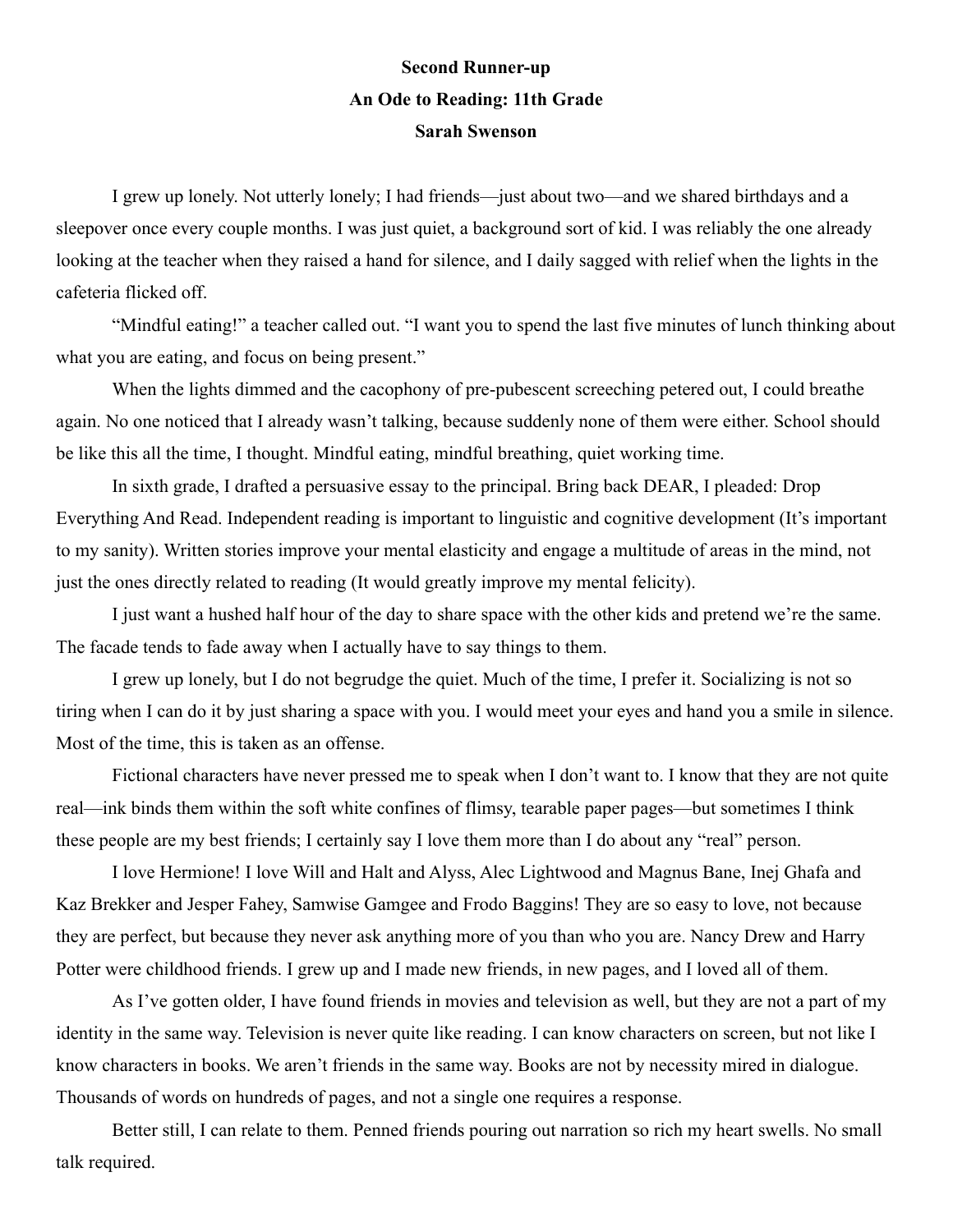Movies and television, you watch; you are a voyeur, however invited. The fist of jealousy tightens in my gut when I watch, the same one clawing inside my chest when I see kids talking at lunch, unhindered. Books are different. For a short time, I have magic. I am a ranger. I am part of a rugged teenage street gang, or a stolid band of hobbits in search of peace and adventure. It's not like looking in a window at all, it's like being let inside the front door. Or maybe, it's like opening your eyes and realizing you were inside the whole time, and this is your quest.

Tonight, I open a book. I open my eyes. I slip under my covers and into Araluen or Middle Earth or Hogwarts, and really, I'm not lonely at all.

# **Third Runner-up Cynefin in Orphic Scripturient, or, The Jellyfish Author: 10th grade Goshi González**

"Goshi's a good kid….but…."

"What?"

"There is just something different about him. He's *ostracized*, he's like…"

"Like *what*??"

"Like an *alien*."

Ostracization. Alienation. Interesting words, concepts. To be ostracized by your peers, your family, everyone; but ultimately, yourself, creates the heaviest sense of alienation. To know, that you are different from everyone else, but never *why*.

How could I be a person, if I didn't know what being a person meant? How could I make and maintain eye contact with people? *How* could I shake someone's hand, and feel warm flesh grasp my own freezing cold? How do you give a smile, keep up with small talk, and feel emotions in your heart? I'd like to know. Does someone have a handbook? Hell, I'll take YouTube tutorials. Just tell me how to be human.

Sure, people *like* me, I guess. I'm flirted with, asked out by boys and girls alike. Then, I have to explain of how, just like being gay or straight, it's my orientation; aromantic and asexual. I'm told I'm handsome, or a pretty boy, but I can't look at myself in the mirror, for when I do, I see someone else standing there. I'm told I have a soothing voice, but I wish I never had vocal chords to begin with.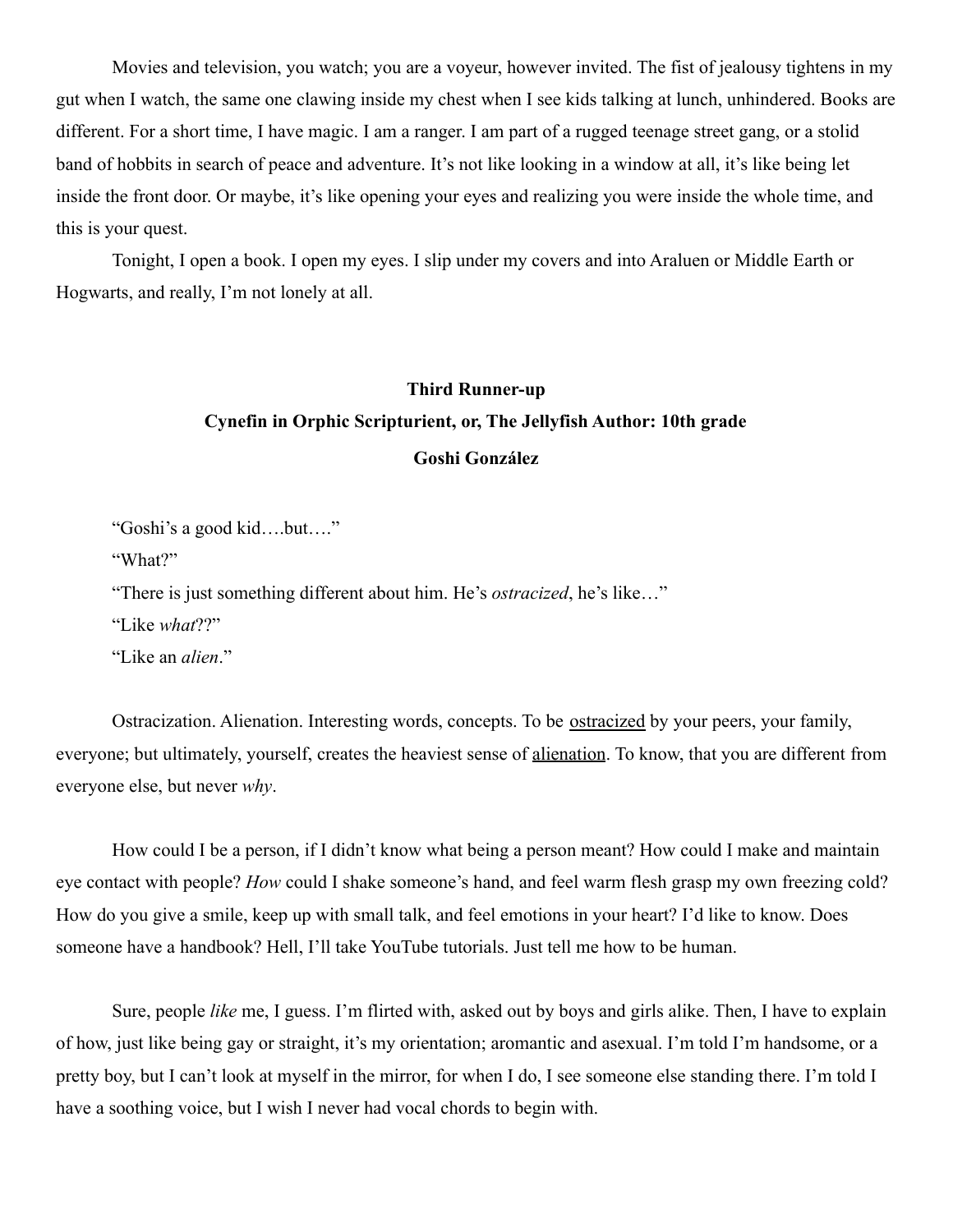But people don't *really* like me. They like the superficial. They like the mask they glance upon, that they can ogle. But once they see the ugly, deformed monster beneath they run away. The mask is so uncomfortable; its high voice, its animated face, its bright smile…I wear it around my family, my friends, *everyone*…

Cynefin. It means when someone is wholly where they are meant to be. I didn't have that at first. But I found it.

I find it on cold mechanical keys. I find it in a pen, dipped into ink, my thoughts bleeding onto pages. I find it on splintery docks, looking for those jellyfish I cherish. When I'm writing, my thoughts open a hideous wound and spill their gore, creating a gruesome scene--and when I'm gazing at those of the sea I covet so, I feel my mask loosen. I watch it plunge into the ink, dissolving. I watch it splash into the sea, being eaten by the digestive enzymes of the jellyfish.

Orphic. It means "beyond understanding". I find that it's a great way to sum myself up. A strange creature that is doing his best to be human.

For example, I memorized rules about how to greet someone.

- 1. Approach them, not too fast, but not too slow either.
- 2. Meet their eyes for no longer than six seconds.
- 3. Outstretch your hand; ensure it is steadied.
- 4. As you hold eye contact, state your name and that it is a *pleasure* to meet them.
- 5. Grasp their hand--not too firmly, but not too limply.
- 6. Give a tight-lipped smile, do NOT show your teeth. They see you as an animal, boy, baring your teeth is a sign of aggression.

It always works. Though, I wish it *wouldn't* work sometimes. Sometimes, I wish my perfectly curated rules would fail. But then I remember how they'll see me.

I've met few that remove the mask, and smile. In one case, I've known someone who *eagerly* removes the mask, removing his own as well. In fact, he sees the *mask* as the hideous creature, not *me*. That's been rare, but to be able to show my loveless heart, to make true friends, and to be myself…that's true cynefin to me.

So now I sit here, my hands shakily poised over my keys, eyes locked onto the blinking cursor. I may be an orphic entity, I may find solace in scripturient activities, and I may align myself more with jellyfish than I do with humans…

Hey, that makes me the Jellyfish Author, doesn't it?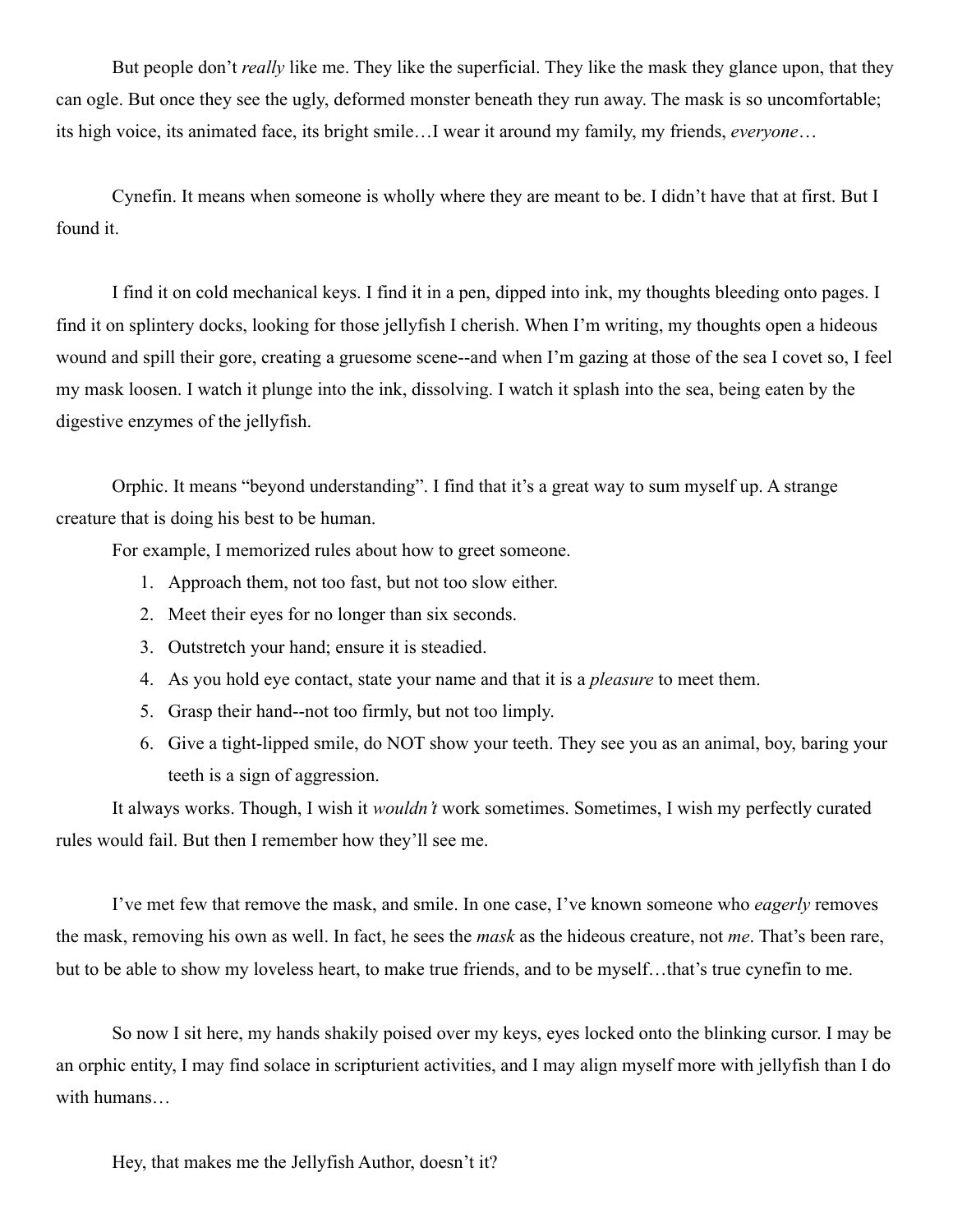## **Fourth Runner-up Vicks VapoRub; Cough Suppressant, Topical Analgesic: 12th Grade MaryAnn Vasquez-Cruz**

Feeling sick? Put on some Vicks VapoRub or vaporù; that's what my mom calls it. Got a cough? Vaporù. Muscles ache? Vaporù. Broke a bone? Vaporù can probably fix that too. All ills are erased with vaporù.

I get easily sick, yet I go to the hospital maybe twice a year. Three times if it's that serious. From a young age, my grandmother taught me that you could cure mostly anything with the things that hang around your pantry (at least ours) and a big dollop of Vicks VapoRub. For any ailment I had, she had three to five recipes for curing it. Now, I never really questioned how she learned all these medical recipes, but she knew they worked, and they did. My mom follows her recipes, and I am now the next descendant of that knowledge. A teaspoon of honey with half a lime is excellent for sore throats. Make sure to put VapoRub on your neck to alleviate the sore throat. A cup of sopa maruchan with equal cups of lime is excellent for colds. Make sure to rub your whole body in VapoRub as well.

1 out of 4 times I get sick, I require medical attention and have to be taken to the hospital. According to my grandmother, the doctor "nunca sabe na'" or "doesn't know anything." She always claimed that anything they prescribed to me, she could make ten times better with the natural ingredients at home. What mostly bothered her were the precise multi-step instructions she received with the medications. It was complicated, but putting on Vicks wasn't. While being sick was no fun, going to the hospital was. The white walls and marbled floors, shiny trinkets, machinery, and various monitors made me feel I had traveled 70 years into the future. The doctor would check me with a little flashlight and magnifying glass, checking every orifice like I was some foreign object. I felt like a robot being fixed for maintenance. Being a robot and, in the end, getting a lollipop? What more could a child ask for?

My grandmother definitely felt betrayed that I showed interest in listening to the doctors. As I grew up, I learned that doctors knew a lot. A LOT. And I became obsessed with what they knew. I began learning about the body from atom-to-cell-to-tissue-to-organ-to-organ system-to-organism until I decided to become a pharmacist. Pharmacology interested me the most: the study of drugs and their actions on living systems. That's how Google defines it, but there's so much more to a pharmacist.

Working as a pharmaceutical intern, I learned firsthand the importance of educating patients about their medication. Hispanic patients that walked into the pharmacy felt relief as they saw me behind the counter. Most were hesitant about using the medications they were receiving, just like my grandmother, yet always felt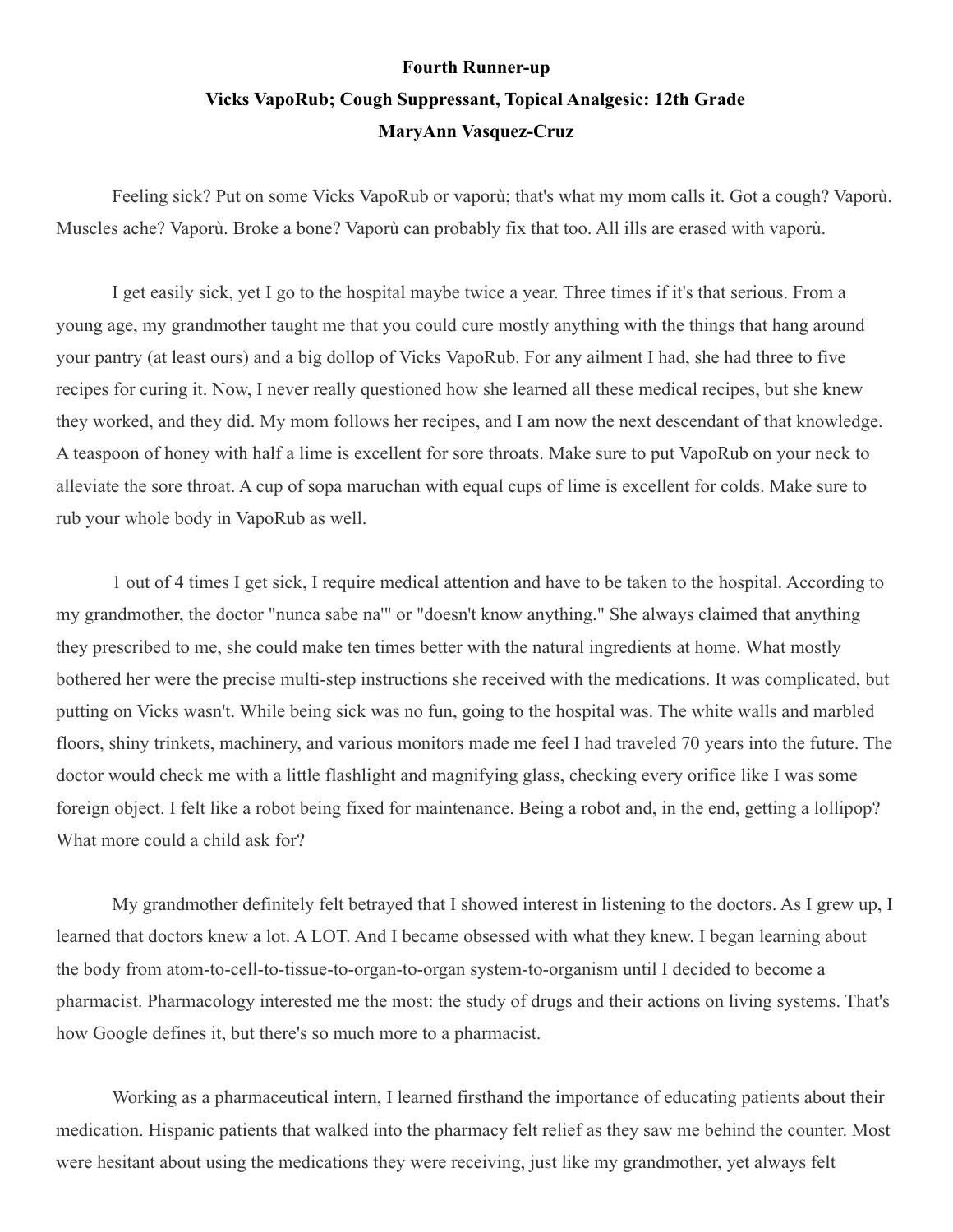comfortable asking me questions about their medications. I would translate the pharmacist's advice, and they would walk out with confidence that they always had someone to come back to and help them when they needed it.

Even with all of this, I understand how my grandmother feels. These home remedies are tradition, individual pride, and knowledge passed down for generations. With the fast advancement of modern medicine, there is cultural uneasiness. These cultural and language barriers prompted me to want to work in healthcare. Hispanics are twice as likely as non-Hispanic blacks and three times as likely as non-Hispanic whites to lack a regular health care provider. Representation is essential to provide change. I wish to help guide my community and increase access to healthcare and education on their care and treatment options.

So the next time I get sick, I will likely dab on vaporù and use my grandmother's recipes. Yet, I wouldn't mind going to the hospital to get checked up, either. There won't be lollipops this time. I'm too old.

## **Nantucket Book Festival Young Writer Award 2022 Entries A piece of my life: 9th grade Ishla Bonilla**

The hot heavy air is resting on my shoulders as I sit lounging on a patio chair, in the shade on the porch, drinking lemonade as cold and icy as the arctic. It smells like Gizo de Fideo and Saltenas. I sit there listening to the crazy drivers zooming across the streets like there's no tomorrow and the only thing holding them back are the three colorful sinny lights in the sky. I see how my dog runs around the bright green grass only a few feet in front of me chasing everything that moves or catches her quick eye. The bright beautiful flowers standing tall in the burning sun. I try to take in every little detail in front of me like how cold tile is when I put my feet down, and how the birds are flying around staying far away from the little dog waiting to pounce, I also see the hummingbirds and bees going to the same purple-flowered tree they always do. I think about all the fun times here and how I'm sad to leave, but man does Bolivia have a tropical environment.

I hear my name getting called inside for lunch; as I walk into my grandparent's house people are going in and out like always. My grandparent's house is the house that everyone goes to either for holidays or birthdays, to have tea time with my grandparents, to go visit each other, for family reunions, to see the dogs, to stay in when visiting Bolivia, to see me. The first time I visited Bolivia and my grandparents was when I was 3 years old and the recession came. My parents were working three jobs so they couldn't take care of me 24/7; after a couple of bad nannies/ daycares, my parents decided it would be best to send me to Bolivia to stay with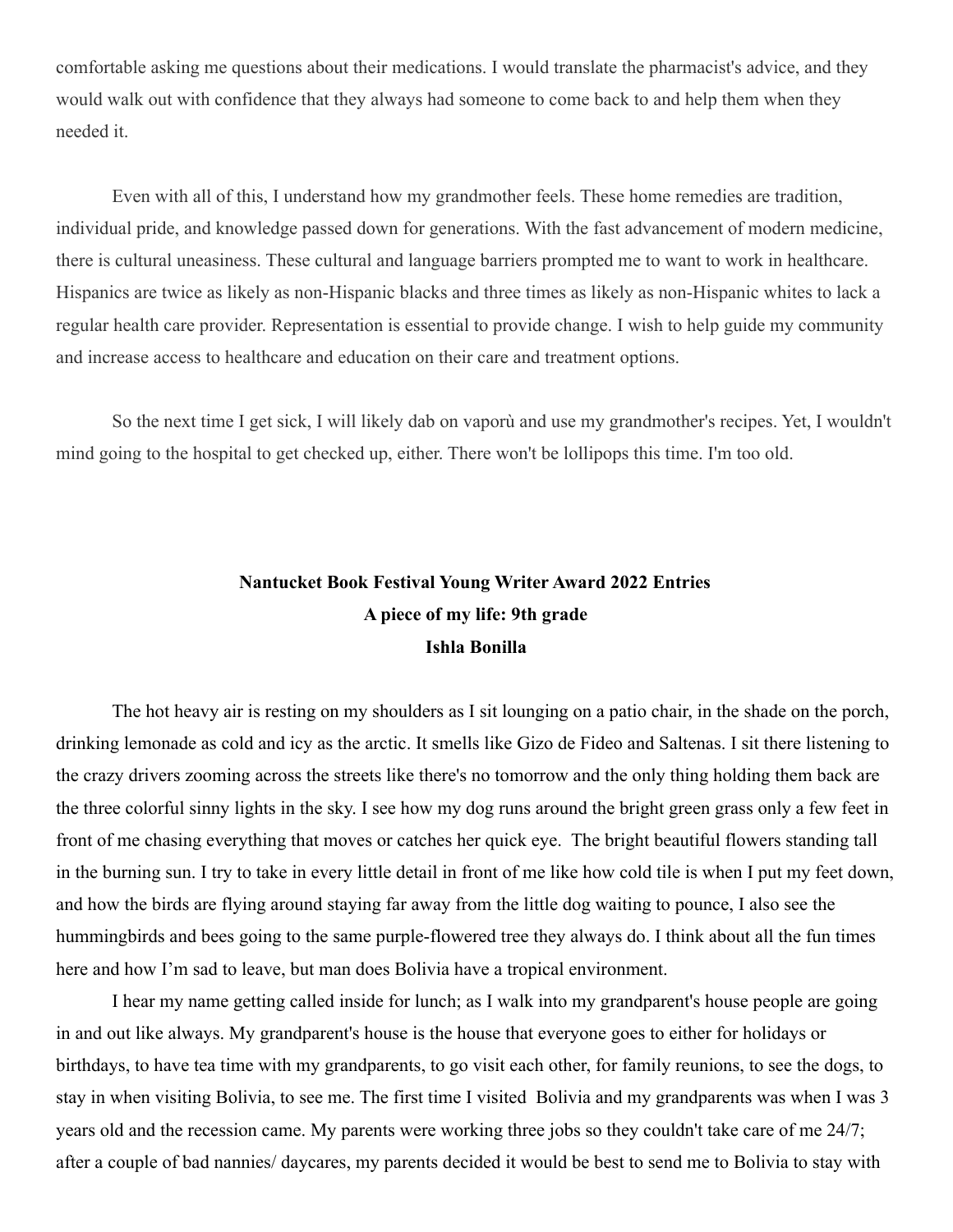my grandparents. This was the first time I had gone to Bolivia so my mom went with me and stayed for 2 months to see how well I adjusted to the change. During the 2 months where my mom had to go back to Nantucket, I was confused for a couple of days but was fine after. I was the little girl of the house; my extended family took care of me. I got to go out with my aunt and her friends, have makeovers, and play tea parties. They also bought me a puppy. I was living my best life. After a year at this point, my parents had been financially stable for a while and they came to get me in Bolivia to celebrate my fourth birthday.

For my birthday, I had a massive party with all my family. It was a hectic day because I had a preschool presentation that day; so while my parents were arranging everything and greeting the guest at the venue I was dancing at school. A couple of weeks after the party I returned to the states, where I would attend school and learn English all over again. After a long year, I went to Bolivia to spend the summer with my grandparents while my parents worked. I struggled a bit in Bolivia with the language because I refused to speak Spanish because I was afraid to forget English. After a month I was learning how to balance both English and Spanish. I started to do this every summer; the day after school got out I would take the boat and start heading to Bolivia. A couple of times I stayed for longer, from 3 months to 14 months, and would attend school. I think that this experience helped me to grow up in a different way; I can travel for a long time without being homesick. I can get around if needed without help, and I can see when the environment changes from a safe one to a more dangerous one. It helped me be more aware and street smart, but most importantly it helped me realize how much I love traveling and being a foreign exchange student which is why with the help of my parents I will hopefully be attending school in the city of love: Paris, France.

Family comes in all forms, but the ones that want what's best for you, and help you grow are the ones worth keeping. My close family may not look like a typical family to others, but even after all their struggles and sacrifices they raised a daughter that speaks a language not native to them, knows the difference between right and wrong, and most importantly they taught her morels, she might mess up from time to time but they will never stop telling her how much they love and appreciate her. My family is what made me who I am, and I will forever be grateful for all the memories and great experiences.

## **The Spy's Adventures: 9th grade Audrey Hudzik**

"PAY ATTENTION!", my 2nd-grade teacher yelled as I stared into the abyss of my own mind. That day, it was a ninja jumping across the classroom trying to escape the teacher who was talking at us. Later, I would come up with a game my friends could play at recess, and then after that, it would be something new. I always thought of something new after recess, a new story, a new game, or a new world. I loved stories, whether it was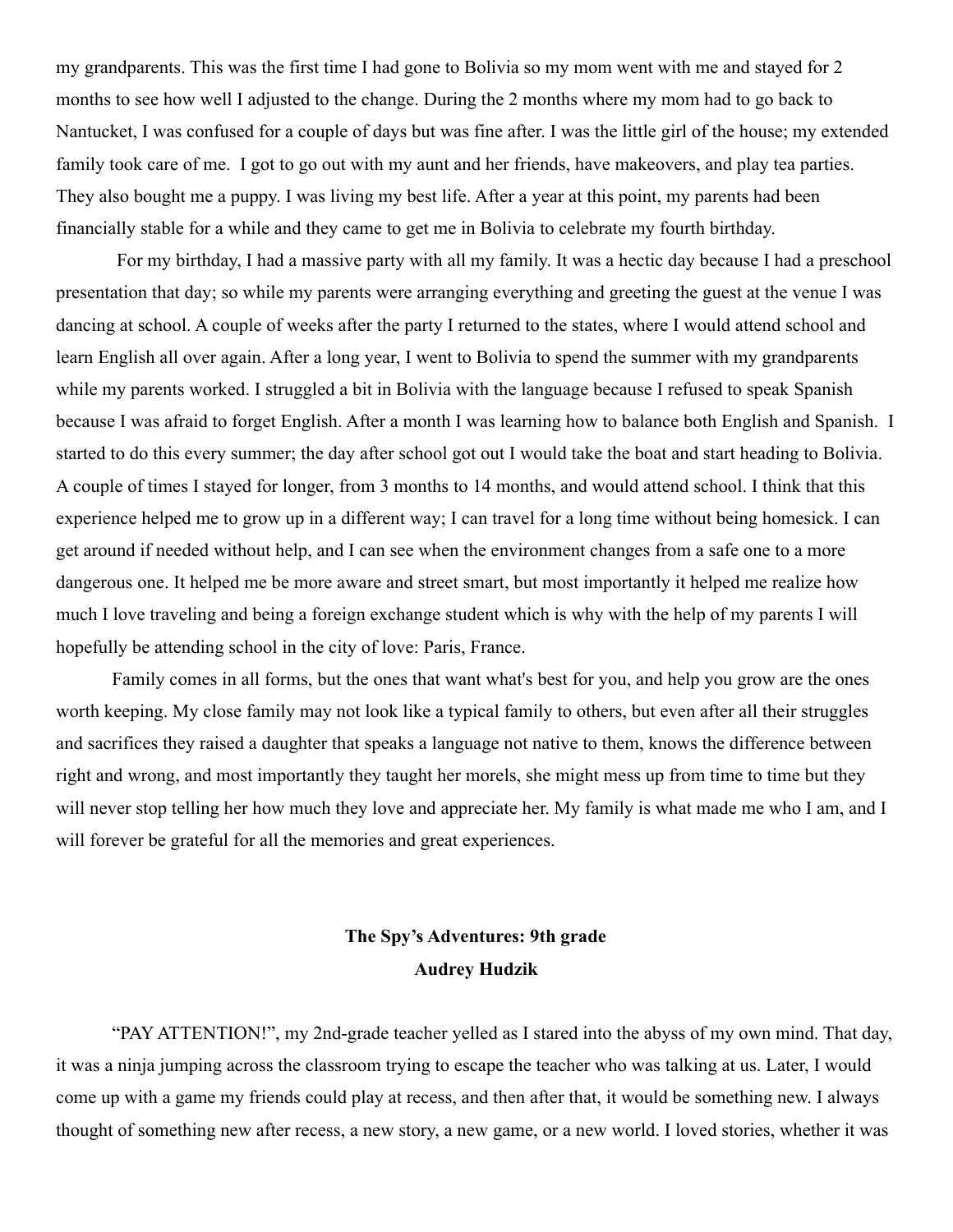coming up with them, or reading them. I was entranced with the idea that I could create my own worlds with just words.

It felt to me like my elementary school teachers never really liked me; or at least my mind. I'd constantly get in trouble for "not paying attention," or having an overactive imagination. I never thought it was a problem, until I was told it was. I understood that they just wanted me to learn the subjects so that I could move on to another year, and I did. I started to push away the story-making and kept my head down. That was fine for a while, and I was good at it. That is until 4th grade. There was a writing contest we had in the school that year. Everyone talked about it. The gray halls were lit up with vibrant conversation, and story ideas for the contest. It was like an inferno consuming everyone's thoughts.

Every single class in my grade was working on their stories. I'd allow myself to indulge in this escape from the world, I just wouldn't let my imagination get ahead of me. Except, when I started to write in my journal, I found that I couldn't stop. I wrote about a spy on a mission to save the world. I wrote about his risks and his adventures. I wrote about his allies and enemies. I would put a couple of hours a day into that story, which was a lot for a 9 year old. Along with me, most of my classmates finished a day early so we could revise and edit our stories before we submitted them. We each had the stories double checked by our teacher to make sure everything was well put together.

I knew the teacher didn't particularly like me, because she told me. In sly little comments. Constantly. I was excited to prove to her that my imagination was not a nuisance. At the end of the day I gave her my story to check over, and went home. The next day, when the stories needed to be turned in, my teacher pulled me aside. I was ready for her to tell me that this was the winning tale, but she didn't.

"You shouldn't submit this," she said, in the stern voice she'd used when kids got in trouble. My heart sank into my stomach, as my throat started slowly closing. The only thing I could hear was my own breathing. I barely registered what she was saying. I could only make out, "This would reflect poorly on my teaching."

My face started to burn with heat. I wasn't angry, not with her, not with the contest. I was upset and embarrassed. Maybe I just wasn't as good as I thought I was. Maybe it was all in my head. So I never submitted the spy's adventures.

Today, I look at that story. The one I had written when I was a child. I see a bright, creative mind that was discouraged by a tired teacher. I wasn't the problem that she made me out to be. She just didn't know how to teach me, how to connect with me. I'm not angry. I just wish her words didn't live in the back of my mind.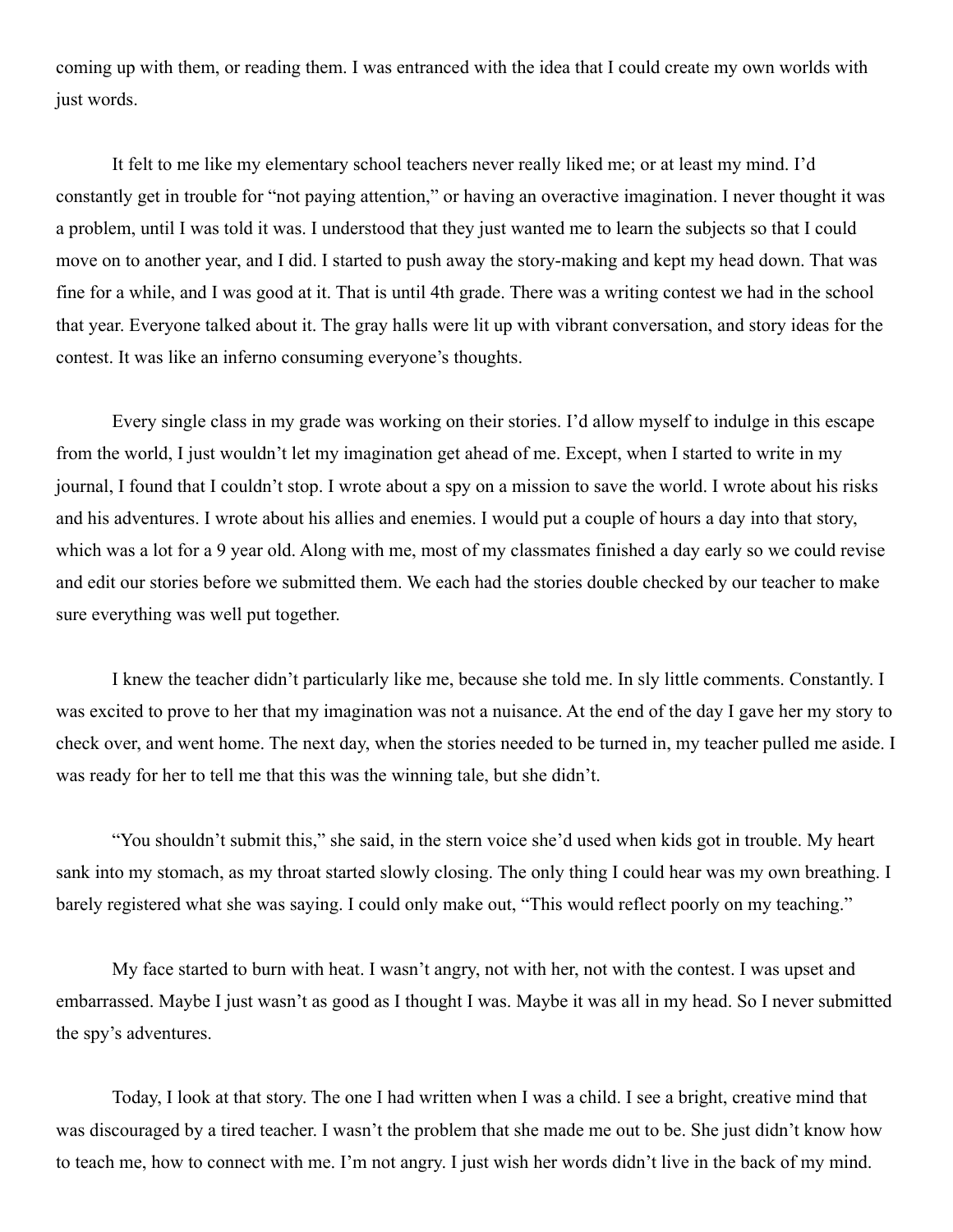Even as I'm writing now, I can still hear her, and feel my embarrassment. Today, she has her own space in my head, but so does that little boy who made up stories during recess, and fell in love with writing. Now, the voice of that boy is louder than the tired teacher, and I give it room to grow.

### **Learning to Play the Piano: 9th grade Olivia Nascimento**

In my room, looking at sheet music in confusion, it looked as if someone just randomly scattered dots, all over the page. The piano glistened and shimmered in the sunlight, waiting for me to play it. After getting frustrated, and taking a break, the piano called me back to keep playing and try again. The sheet music smelled just like a new book, the sweet bitterness of the fresh, unopened pages filled the surrounding area. I played again and again until I played perfectly, and the piano sounded like heaven. The beautiful, calm piano created a captivating sound as it echoed through my room. The piano feels smooth and clean, like a shiny new car. Once I finally got the hang of playing, it tasted like success.

As I sat down on the stool the next day, I was anxious to play again. I was afraid that I was going to forget what I learned the day before, and play the wrong note, having to start all over again. I prepared myself and took a deep breath. I placed my fingers on the cool keys and started to play. Halfway through, I made a mistake. I stopped and started over, and once again made a mistake. This cycle repeated over and over again until I eventually found myself playing till it was time to go to bed. I did not want to stop playing, I wanted to go on, but I had to sleep. It bothered me that I did not play it well, even though I was still learning. I was really hard on myself in the beginning and would overwork myself. I kept glancing over at the glistening piano that was waiting for me to play it again. The piano was as sparkly as a diamond in the rough. It was as if my fingers were connected to the keys by a string, and something was pulling them back to it again. I tried hard to not get up and keep playing, but eventually, the desire to play overtook me. I got up and continued to play. I kept messing up over and over again until I found myself playing till the late hours of the night. The moon had risen over the sun and was staring at me through my window, watching my frustration rise. The wind that swiftly came through the gap was cold like ice on my skin. Eventually, after hours of practice, I played it correctly. The notes sweetly, and softly, slipped off my fingers, and by that time, it was midnight, and a tsunami of darkness washed over my entire room, making it extremely difficult to see. I was very proud of myself and finally went to bed. I took a sip of water before I fell asleep, and it tasted fresh and crisp and smelled clean and clear. I could hear the soft rustling of the trees, rolling in the frigid wind. I finally felt at peace, after ages of frustration, and almost giving up.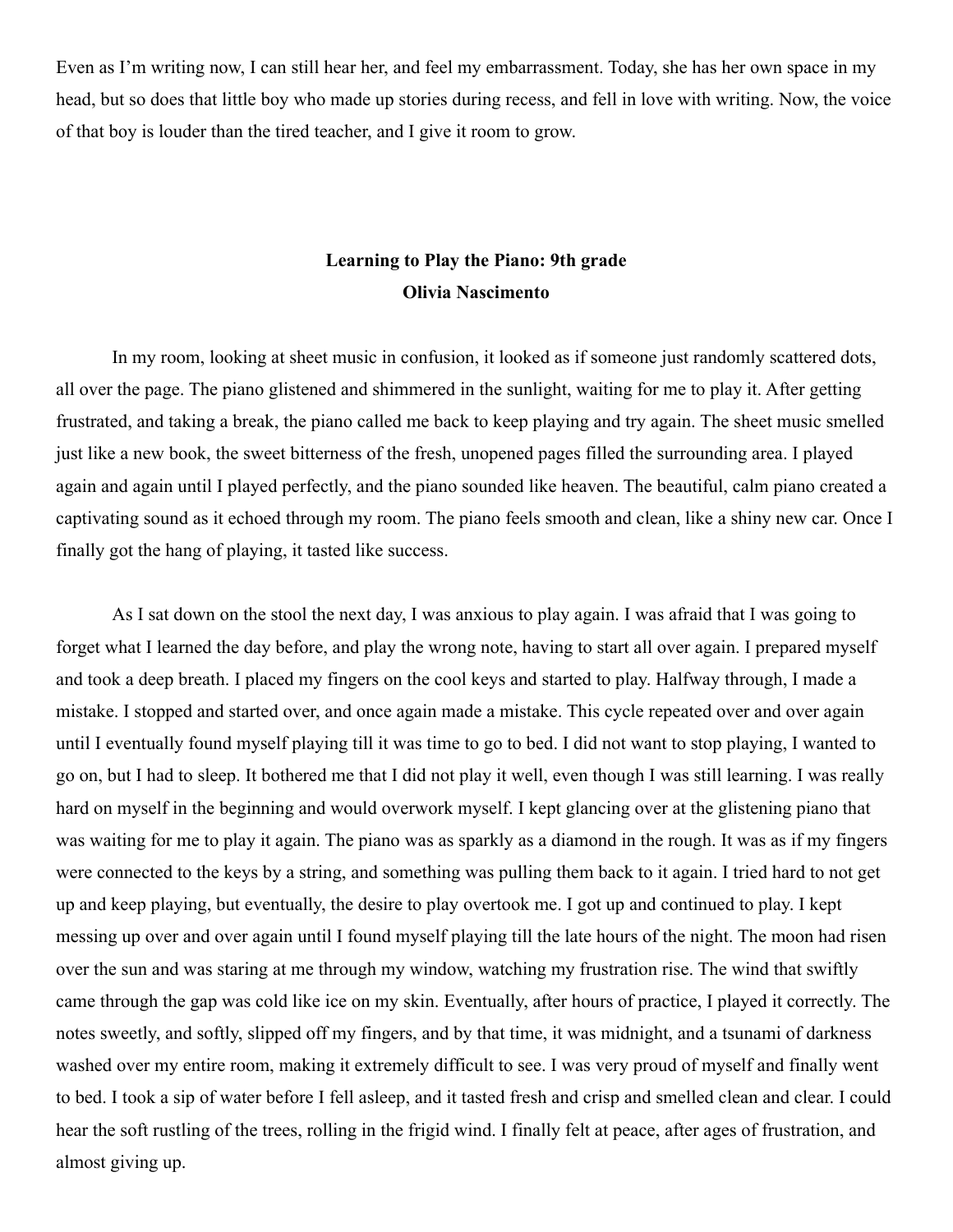The lesson that I have learned, and that I hope to share with this narrative, is to not overwork yourself, but never give up. When I was learning to play the piano, I overworked myself and wanted to stop trying; however, I persevered, tried again, and finally succeeded. Now I have a love for playing. I've learned to not be so hard on myself, to take it slowly when learning new things, and to not feel upset with myself when I mess up. It is ok to not do well when learning anything new, and take breaks often when needed. These lessons that I have learned have shaped me into who I am today, and will continue to influence the way I handle any new challenges that come my way in the future.

### **A Steak Basted in Thyme and Rosemary: 9th GRADE Anonymous**

The kitchen: a blank slate to make flavorful art. To create something simple or grand. A place to smell the marinara and to taste the creamy mozzarella. It feels so plain, yet looks so complicated. The roaring of the fan keeps the air moving in a steady fashion. Rapid dough rises in a mixer before falling again and again, releasing the unpleasant and strong smell of alcohol.

I didn't start in this kitchen. I started at home, far less equipment, yet still the same opportunities for art. I had everything I would need, an oven, stove, and a fridge where everything you needed was in there. I could make anything I could think of and more. So I took that opportunity to learn and create.

The best and most that I made at home by myself was a thyme and garlic butter basted steak with mushrooms and twice-baked potatoes. The room was filled with the smell of bacon, then garlic, and when the steak was done, it was cooked to perfection. The butter on the pan made a sizzling sound from the heat. The flavor was significant and everything had a different flavor that could go with each other. Other than this I make simpler things all the time. I like to learn new techniques or methods in cooking to gain more knowledge. I value knowledge over almost everything else, so when I have the opportunity to learn something new about cooking, I take it.

I came from a chef who used to work at many well-known places. Now he co-owns a well-known local restaurant with my mother. My knowledge of cooking came from him, every time I had an idea, he had a better one. He knew how to cook, and he did it very well. He gave me a job at his restaurant, and, though we would get pretty busy at times, most of the time it was manageable. I sometimes took food out to people's cars, sometimes in the rain, sometimes in the wind. At the start, I was only interested in the money I could get from working. I would work from when I got from school till we closed. I did get breaks before the rush, however.

One Friday night, I was working but my dad couldn't be there. It was just my mom and I. Murphy's law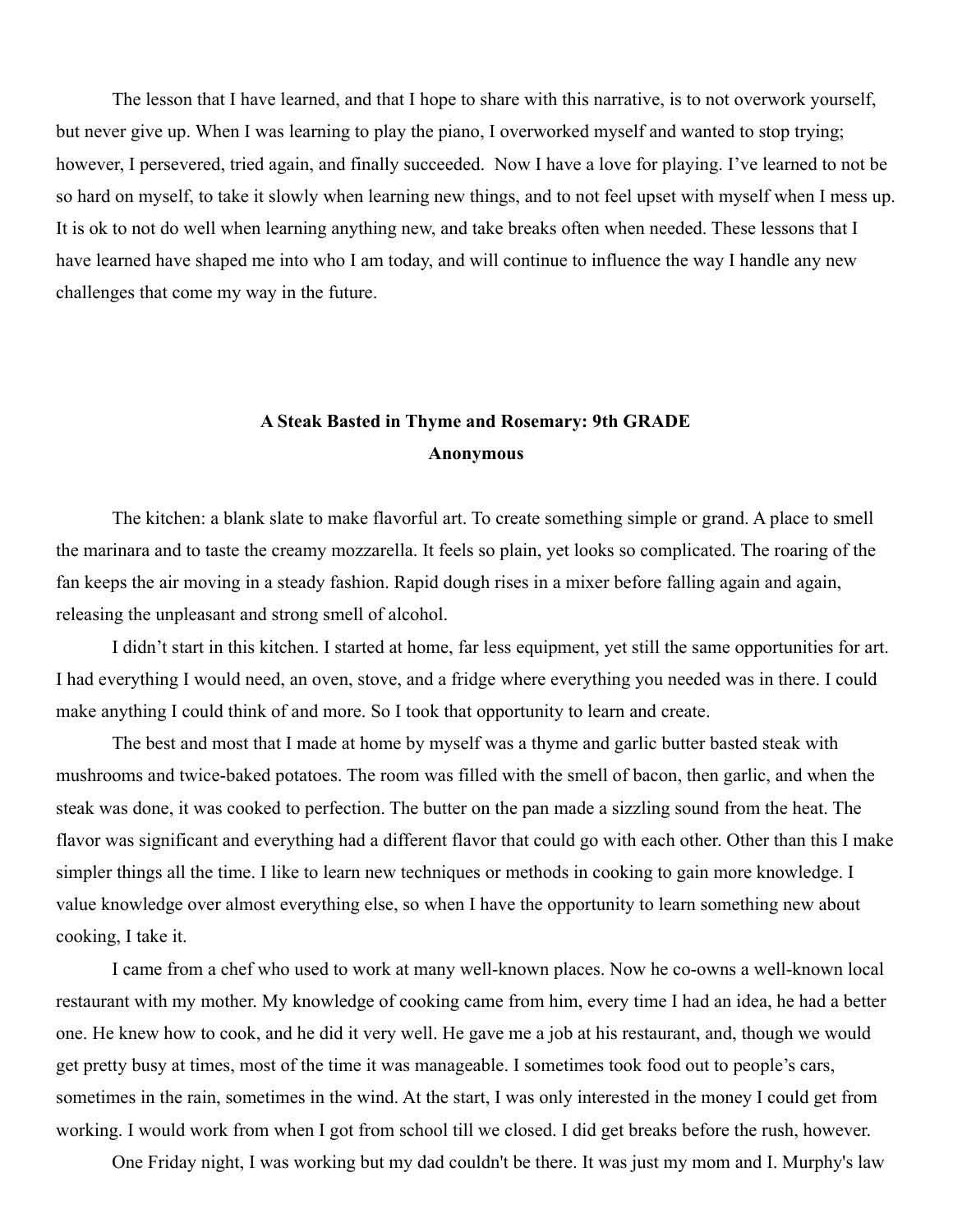played a major role during this one night; two of our three ovens, we had gone out, and a stampede of customers stormed our doors. Our hearts raced. Our temperatures increased. The sweat dripped from our foreheads. Both of us had to work in a hot kitchen making pizza after pizza with the occasional garlic knot or barbeque sandwich. Neither of us could stop working. Every minute we were not working we lost money. To add on to that, since we only had one oven that day, we were limited to four pizzas at a time, which created a line.

When everything was done, we were left tired and stressed. We got so busy that afterwards there was an extra thirty minutes of working to clean up so we could leave the restaurant.

When everything was done, I didn't let stress ruin my love for cooking. Even under the hardest circumstances of stressful work, flattening dough, taking out food, I still love to cook. I cook more than ever now; I learned from this experience to continue to learn under undesirable conditions. My advice is, that even when you have a stressful situation with a profession you enjoy, don't let it stop you from pursuing that profession in the future. Don't let stress mess with or ruin who you are meant to be.

## **Perfection: 10th grade Marley Viselli**

Every school year, the ease of getting A's slips away more and more. It is a skill that used to be so effortless for me. That perfection in my grades made me feel like I was worth something, and I never used to be able to see it going away. It never even crossed my mind, I doubt it crossed anyone else's either. In my sixth grade parent-teacher conference, while I sobbed over getting a B-, my teacher discussed reasons for the drop in my science grade as she handed me tissues. She suggested that I was purposefully lowering the quality of my work to better fit in with my peers. She never suggested that I hadn't meant to get that grade, even while she watched the tears cover my cheeks and saw the disappointment in my eyes. It was like it never occurred to her that maybe I had been trying to get back to that perfection, and I just couldn't.

Perfection is a subjective term, and for me it always applied to high grades. The pressure to maintain my grades has always been a whisper in my ear, though I've never been sure who is speaking. Parents, teachers, myself, some mix of them all. No matter who first put the idea in my head, I've been the one perpetuating it, holding on to the idea that my brain should work the same way it did when I was younger. My teachers don't get upset with me when I struggle in their class, but I still avoid getting help out of embarrassment, out of feeling like it means that I am not good enough. I am the only person who is still unsatisfied with myself.

Though my perfectionism began in my grades and performance in school, it spread to other areas of my life. When I was young, I loved art. I would draw anything I saw, any subject that I found fascinating or beautiful. I was proud of every final product. I still love creating art, but only when the result is exactly how I envisioned it. I give up halfway through a drawing if I can't achieve what I wanted, if I don't think it will end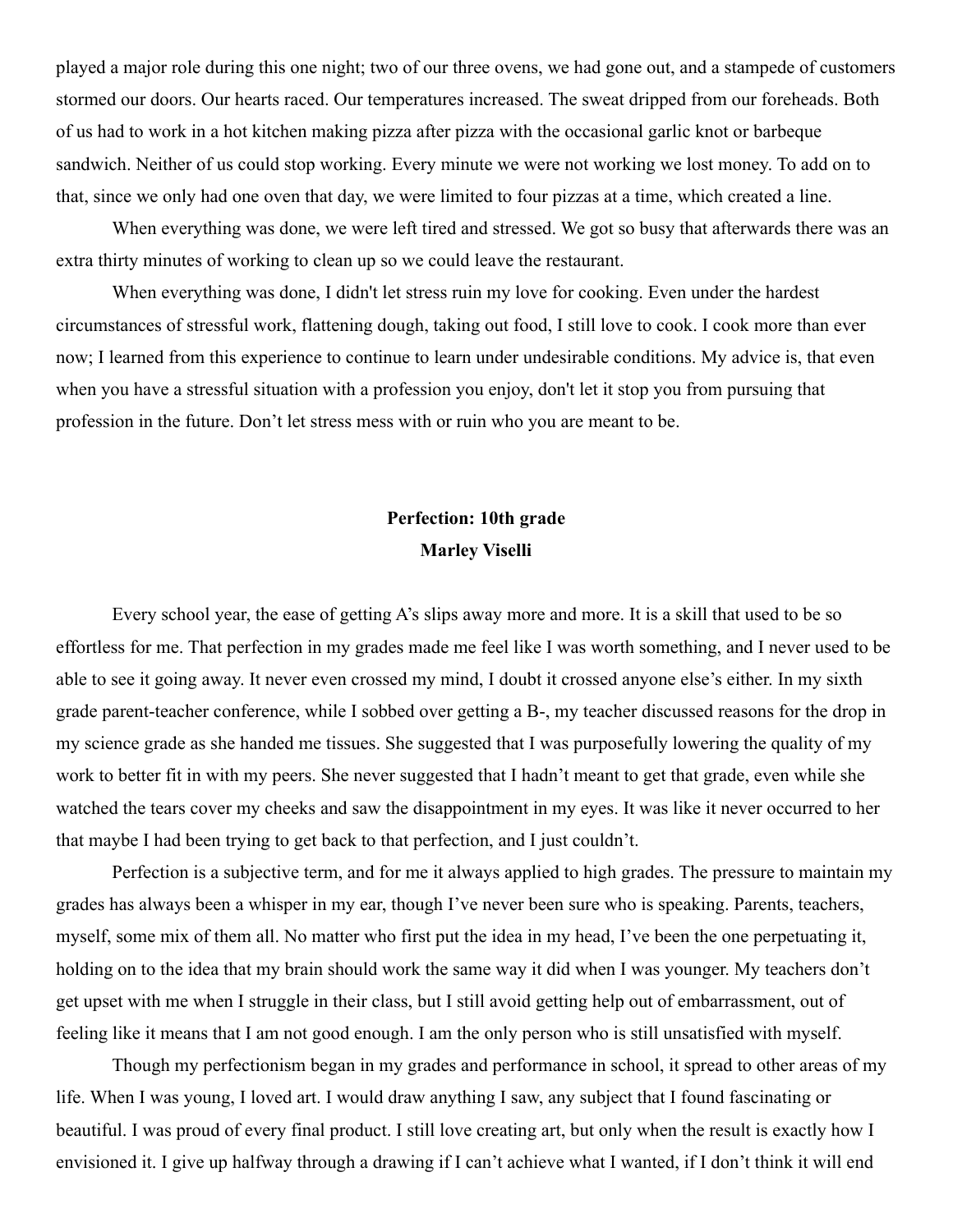up being perfect. I played piano throughout elementary and middle school. I enjoyed the lessons early on, but as I progressed, the pieces I was learning became harder. I made more mistakes, and I was angry at myself for them. The mistakes dissuaded me from continuing to try because I believed that I could never get past them. The teacher would point out sections where I struggled and instruct me to play them over and over until I could do it five times in a row with no mistakes. Each time I played it without any mistakes, she set a small rainbow eraser on the piano to represent me playing it through without messing up. I could get to three, then four, then mess up and restart. The keys would grow blurry with tears that I begged not to leave my eyes, making it harder to see, harder to play the section perfectly. I remember the teacher gathering the four little erasers back up over and over, but I can never remember her placing a fifth.

I draw less now than I ever have, and I quit piano in sixth grade. I think about my grades all of the time, and I let them loom over me without even trying to get them back to where they once were. I've lost the motivation to be perfect, but I'm left with the fear and shame over mistakes that used to drive me to achieve this perfection. Now it just sits inside of me, holding me back.

#### **Everything happens for a reason: 11th**

#### Natalie Mack

My story starts back when I was in 6th grade. My friends and I were creating some sort of act for our middle school talent show. Long story short, that ended up falling through. Still eager to participate in my very first talent show, I decided to gather some of my friends that were involved in the act that fell through, to do an act. My friend Aidan, who I'd known since pre-school played electric guitar, my friend Jeremy who I'd also known since pre-school, knew some chords on the piano, and my friend Colin who I'd met in third grade was able to find his place on a single bongo drum. A talent that I'd been keeping quiet up until this point was my singing voice. Sure, I'd done the elementary school chorus and attempted the national anthem at our fifth grade basketball game, but nothing as official as this. The four of us ended up performing Mercy by Shawn Mendes. The following year at the same talent show, we performed Wish I knew you by the Revivalists.

Shortly after the talent show in seventh grade, Aidan invited me to come sing Viva la Vida by ColdPlay, which he was planning to perform with two other boys, Hunter and Gabe, for a talent show at the Nantucket Dreamland. Of course, I jumped at the opportunity. I showed up to Aidan's house that night to rehearse, not knowing Hunter the piano player and Gabe the mandolin player. Little did I know that one rehearsal would lead me to discover my passion, meeting the greatest friends I'll ever have, and having some of the best times of my life.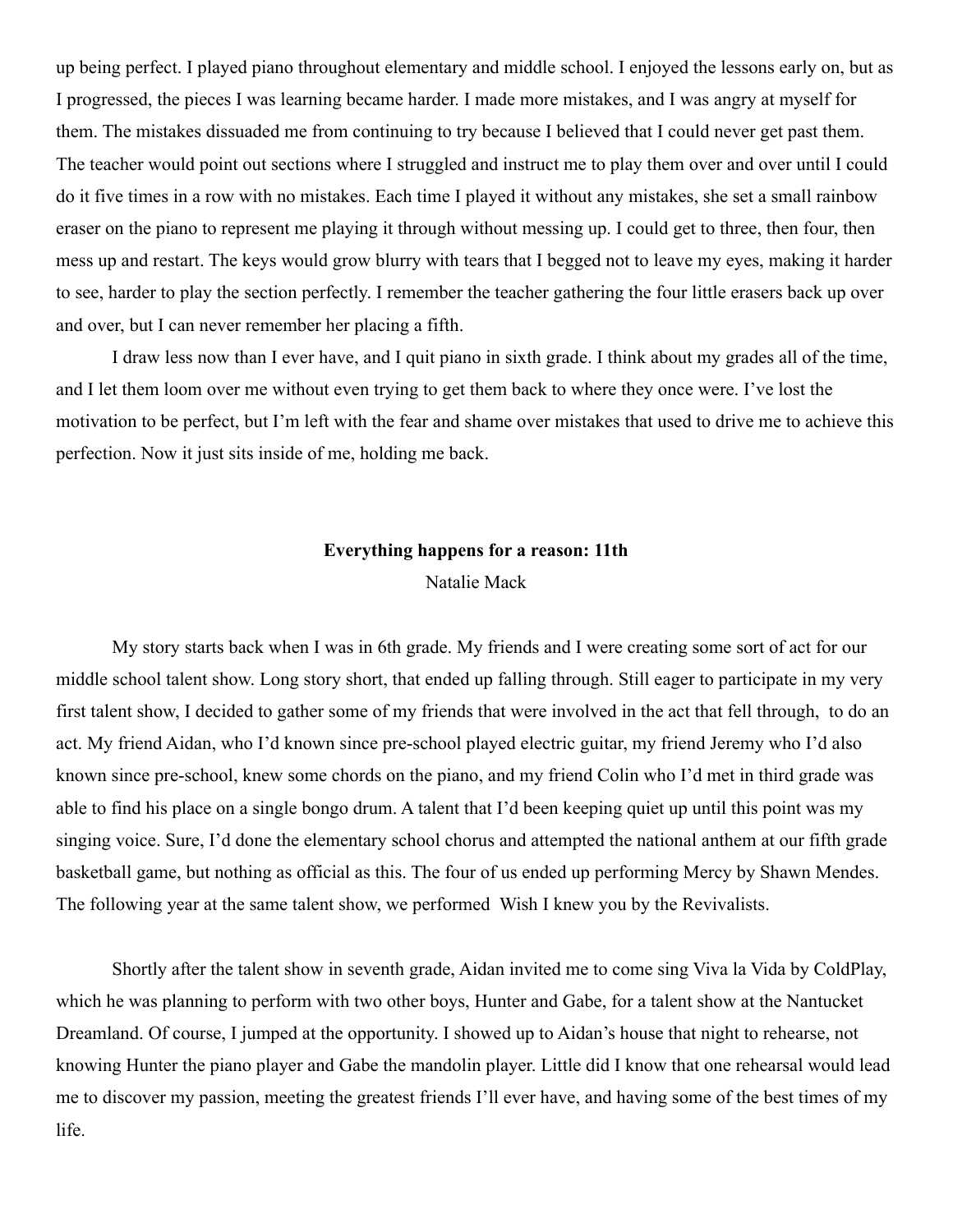After that one talent show at the Nantucket Dreamland, we went on to perform, in my opinion, the most epic middle school version of Bohemian Rhapsody by Queen, another talent show, fundraisers, parties, and so much more. We've spent hours and hours in my garage rehearsing. I've come to realize that we don't do this because we have to. We do this because we all love it. Being able to be surrounded by such talented and passionate musicians who can by the way, pretty much play any song at the drop of a hat, has been extremely rewarding, and led me to discover my passion. Throughout these past 5 years of being in this band and among other activities, I have come to realize how much I truly enjoy performing. Although I love to sing on my own for concerts and musicals, there is no better feeling than having a group of amazing musicians to back you up. Working together, creating music, belting out the notes; there is no better feeling. I constantly look back on these past 5 years and think to myself how different my life would be without all this. I will certainly never regret going to that rehearsal at Aidan's house.

Although the group talent act falling through was a bummer at the time, it has allowed me to not only discover my love for singing, but it has also brought to my attention the idea that everything happens for a reason. Not only would I have not met the most amazing people, I also would not have realized my love for performing. That brings me into the passion itself. Whether I'm singing in the shower, singing as a character in a musical, singing in chorus class, singing with the band, or singing in the car; I feel at peace. Regardless if it sounds good or bad, if it's flat or sharp, or if anyones listening, I feel at home. Something about the notes ringing through my throat and up through my ears makes me feel like in that one moment, nothing else matters. Being able to feel this way about something is a thing I will forever cherish and be thankful for. Singing has shaped my identity.

### **It's the Little Things: 12th grade Evelyn Fey**

Ours is a world gone mad. The past year we have experienced massive losses caused by a global pandemic, bitter political division and racial turmoil that erupted into unspeakable violence. Yet, in the deafening commotion of the clashes, lies, propaganda and pain, I hear one voice clearly. "Appreciate the little things, Evelyn". It is my mother's voice. I realize those words have been my life long chant, my carol, the melody and hymn that causes my spirit to dance. These words uttered more times than I can count became so ingrained in my psyche, they are as much a part of me as the woman who uttered them.

I see the shells on the beach of my beloved island home of Nantucket and I stop and admire them. The prolific colorful hydrangeas and roses creeping over cottage roofs are magnificent in bloom and I am grateful. My friends and I gather on the beach often to watch sunrises and sunsets while the ocean breathes like a great sea serpent and I feel peace. Beauty is all around me and it has become a habit to take note of it and give it its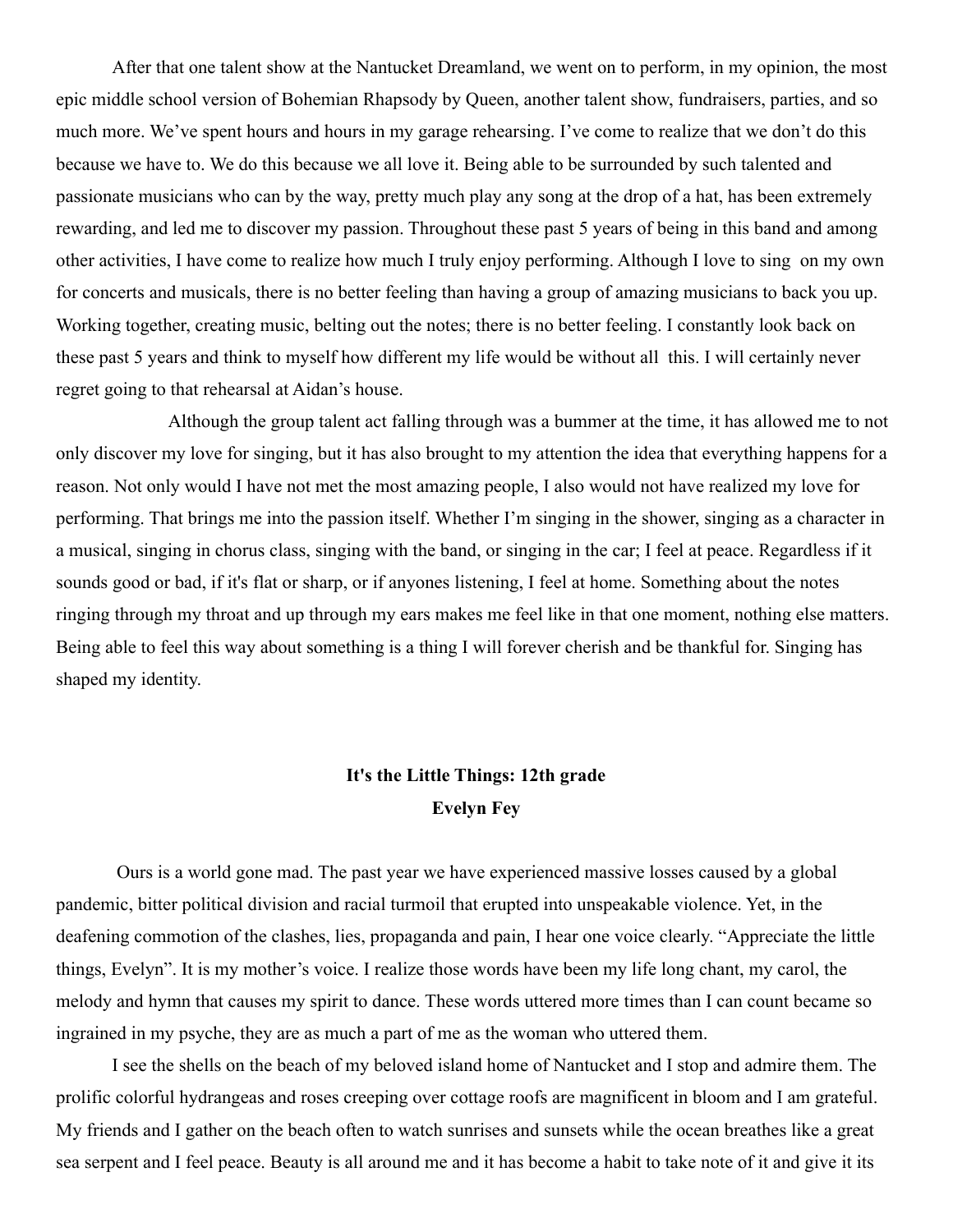due. Loveliness and symmetry draws me in but, I have learned that the allure is not confined to the physical, it is in how we behave and think and dance through our days on this earth. My brother Gavin is dazzling. Not because he was blessed with good looks, but because of a lunch that we had in a Nashville restaurant. My brother, a stereotypical, non-conforming teenage boy, asked for his leftovers to be boxed "to go" and then proceeded to hand it over to a homeless man on the way to the car. In this moment, my brother's goodness and kindness blazed and flared on the outside and I appreciated the spectacle for what it was; beautiful.

Ours is a world gone mad, but it is also a world that values beauty as its creator must have done, for how else does one explain the look of utter rapture on a mother's face when she holds her infant for the first time. Or the sense of renewal and hope that each sunrise brings as gold streaks across the eastern horizon. The splendor of the tiny bloom of the forget-me-not so full of abundant color, yet petite in size. The grandeur of the mountains and salty reach of the oceans tell us that our world was created to inspire us with its beauty. Like the tiny forget-me-not, its charm and delicate grace easily stepped over and bypassed, so too are countless acts performed daily by our fellow man.

The mother who works two jobs and still manages to get up and do what needs to be done for her children, the woman who's husband is dying yet she smiles at the baby in the cart behind her in line, the man who works a job he loathes years on end to provide for the family he loves; these are the little things. These are acts of beauty and grace. I have learned that beauty is transcending. It is comforting and it is everywhere. In a world gone mad, beauty tells us dear reader, that all will be well.

### **When Worlds Collide: 12th grade Isabelle Moreira**

At 18, I have come to realize that my parents separated for the best. The thought of them still together does not match up in my mind; it becomes a blur. I often think about the night the police came over. Their sirens continue to make me tense up and flash back to that night. I was eight years old at the time, and even now, when people begin to yell and argue with each other, I still tense up. Clearly, the divorce had a strong impact on my childhood, but no matter what happens, I know that although my parents exist in two completely different worlds, we are all still family.

For a long time, my routine was to be with my mom on Tuesdays, Thursdays, and every other weekend, and with my dad on Monday, Wednesday, and every other weekend. Gradually, I learned my parents have distinctly different ways of seeing life. My mom likes elegance and classiness. With her, it's fancy dinners, nice clothing, tablecloths, and vacation trips. With dad, it's eating Thanksgiving dinner on the living room floor and playing soccer barefoot.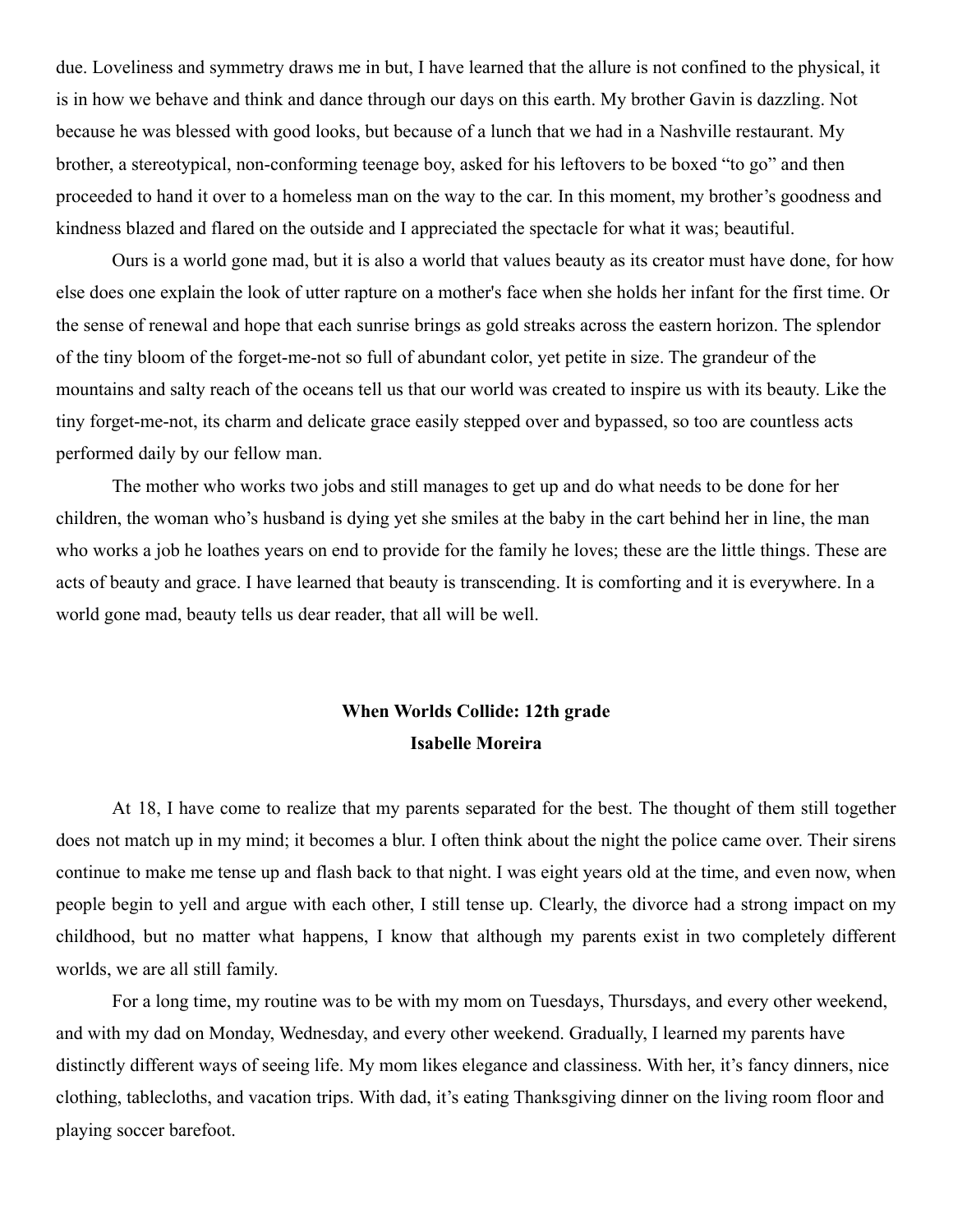Now that I'm older and can drive, that earlier routine has relaxed a bit to me being with whoever, whenever. On certain weeks, going to school has consisted of red flannel pajama pants and oversized hoodies with a bare face; on others, it has been nice jeans with a sweater and a layer of makeup. My dad always enjoys his home-cooked meals, and my mom, well, likes New York Strip Steak from Pi Pizza, or sushi from Lola 41.

Every holiday I enjoy spending time with both parents. My dad doesn't like dressing up; he enjoys being comfy in his clothes. I spend time with him in my big gray sweatpants and soft white college hoodie, or my pink oversized warm comfy with fuzzy socks. With him, everything is earlier in the day, and with my mom, everything is later on in the day. So I enjoy the beginning of the day with warm baggy clothes and messy hair, and then at 3:30, I begin to put on the yellow plaid skirt, tight brown sweater, and my velvet thigh-high boots. I begin to heat up my hair straightener to 345 degrees and apply my makeup. Those are the two different worlds I have learned to move between.

Growing up with Portuguese as my first language, I found myself in many interesting conversations where I had to switch to English so I could learn the language. Over time, the conversations with my dad become two languages in one sentence, because he took on the responsibility of teaching me English. Even today, I'll start speaking Portuguese, and he will shift us to English. At Thanksgiving, it's especially wild. All my cousins, who are all guys –and all children at heart–come over to my Dad's. My aunts (my father's sisters) take the cooking very seriously and keep guard at the kitchen door. If I even try to approach, they will stand there with their spoons and warn me: " Não entra aqui sem rede de cabelo!!!" Meanwhile, all my cousins end up planting themselves on the couch, squishing me to my last breath, and putting on soccer or football. Conversations in English quickly turn the switch to Portuguese. Later, at my mom's, it ends up becoming this whole hectic mess of loud Portuguese with my niece and nephew squeaking with their high voices in English and Portuguese.

If I could go back to the little girl who was peeking her head out the window to see the flashing blue and red lights, tears slowly inching their way down her face, panting for her breath, I would tell her, "Everything will work out for the best. They are both happy now and that is what matters. You're off to college in the fall! With your best friend! Living your best life." My parents will manage to get along and settle things about me, somehow. It will take about 15 minutes before they begin to disagree, not wanting to be next to each other. I cherish those 15 minutes where my parents are civil with one another because it makes me feel a type of peace that my inner 8-year-old yearns to feel: the time my parents are together and not arguing. Growing up with the two different ways my parents saw the world made me realize that the one thing that truly kept them together was me.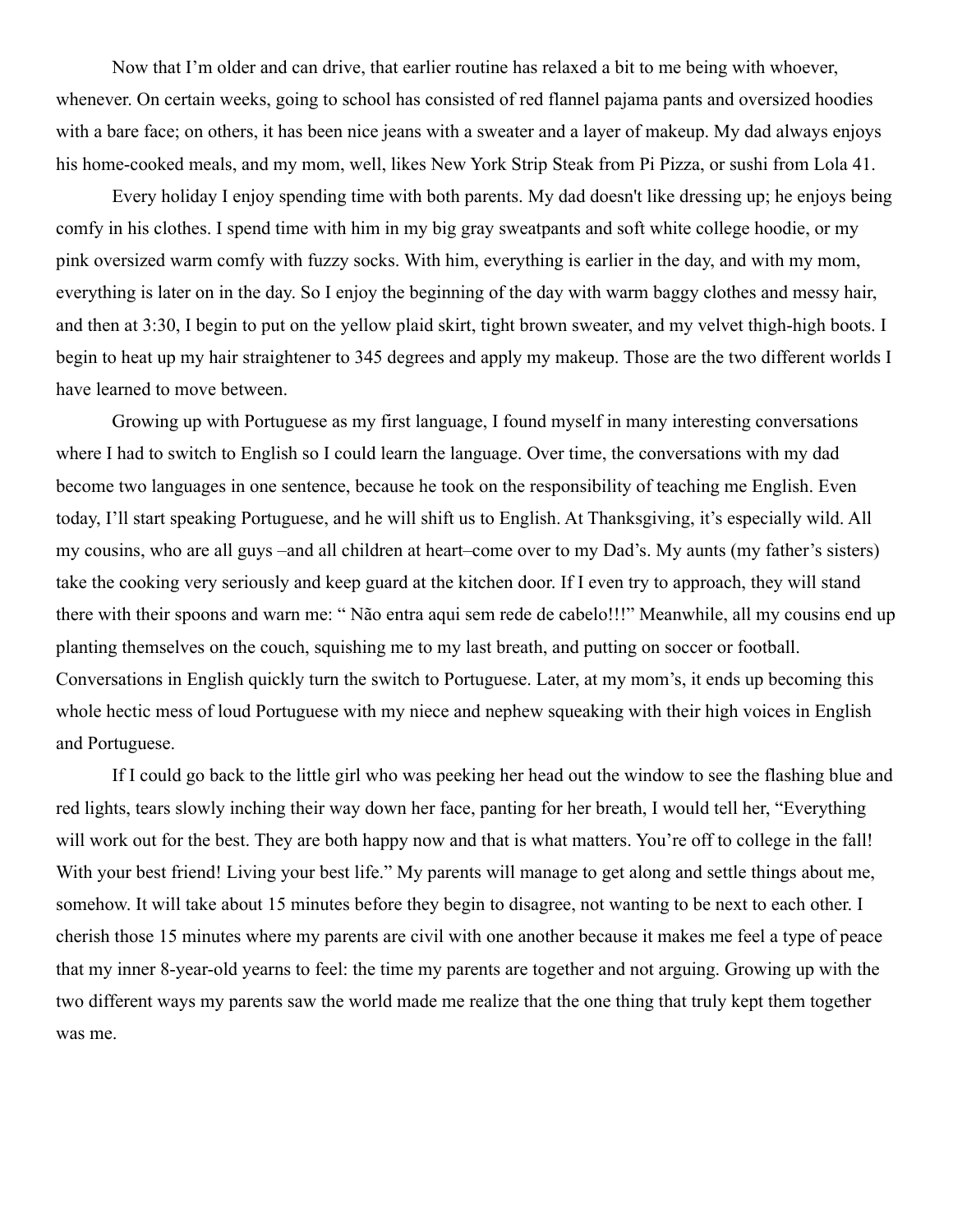## **Porcelain Doll: 12th grade Yilmin Moreno**

The exterior of my being Is as strong as concrete, A hard unbreakable wall Eyes shining with confidence A kind of elegance that cannot be wavered A smile that hides the truth behind it all.

In the interior side of all things A fragile porcelain doll lies in silence Cracks on her body From all the times she's fallen, For she's been deceived So many times With the ones around telling lies Lies that once consumed her head with such darkness, I cried with my counterpart in silence The negativity draining my once bright soul

I only hope Hope for the small doll inside of me To fix herself and realize Only she could repair herself Better Than anyone else Because she is her own toymaker.

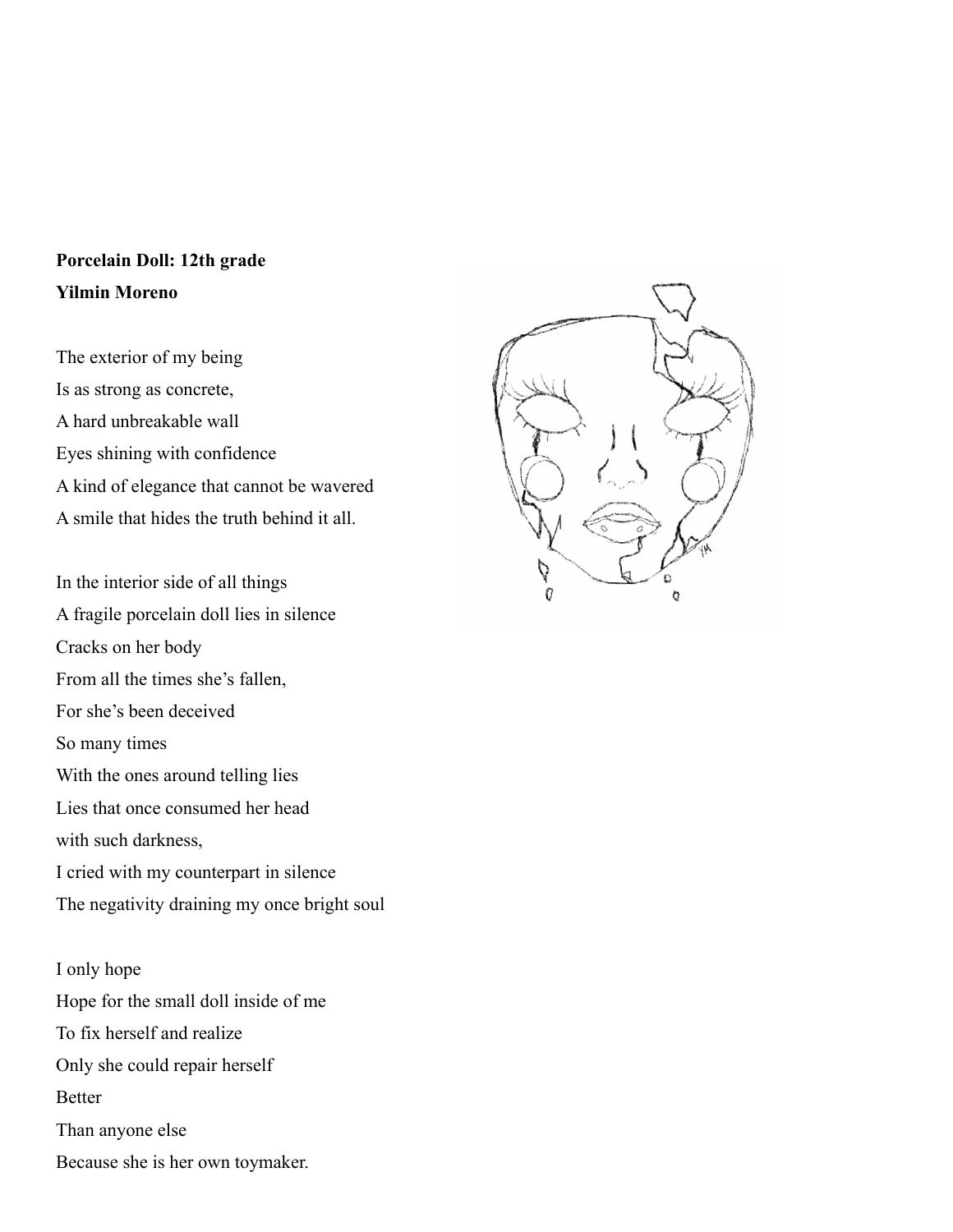### **The Spectacle of Curiosity: 12th grade Cate Oberly**

Since I was a kid I have been interested in rocks. I know that in saying that I sound like that kid you try to avoid in class. But I think I was pretty cool as a kid. In second to third grade, I would pick up a rock and smash it with a bigger rock until it was completely shattered. I might have also had anger issues as a kid but we don't talk about it. Now, this has nothing to do with who I am. I actually haven't thought of this in years. But what did shape me to be who I am is the fascination and curiosity of seeing what might be inside that rock. And to this day I still strive to have that feeling. When I was younger I used to get that feeling by not doing the smartest things I could have been doing with my time. But now the things that get my blood pumping and make me feel alive are listening to and writing music. I know you were probably thinking it was going to be some great thing, but this is one of the only things I do with my time. The fascination that developed for music was a big one. I started looking more into my life and finding things to write about, that I could sing about. I found things that meant a lot to me, things that I wanted to write and that I wanted people to hear. I stopped doing it for a wail during covid, trying to just focus on school. But with that, I started learning more about the world. I would read articles on the most random stuff. For a while, I would only read about psychology, then marine biology, then the fundamentals of joke-telling. And this kept me interested and wanted to learn more. I have always been interested in the weird side of the world. This plunged me into learning after a wail put me back into the light of music. I started studying music and how music on a biological level can make people feel. I kept researching and rereading and after a wail, I started writing my own stories again in music. The first song I wrote after covid was a song about time, it goes like this, "Time is moving fast making things hard to remember, I'm losing my past while growing my future." Putting words like this on a page reflects how I feel about the end of high school. And how much it is affecting me. In perspective to where I am now in life and how I have chosen to live my life. I am very happy that I had that curiosity when I was so young or I probably wouldn't be who I am today. Looking to create and use my mind, and finding new ways to tell my story. I am now someone who tries to follow my dreams no matter where they take me and no matter how long it will take. I am a truly fascinated person.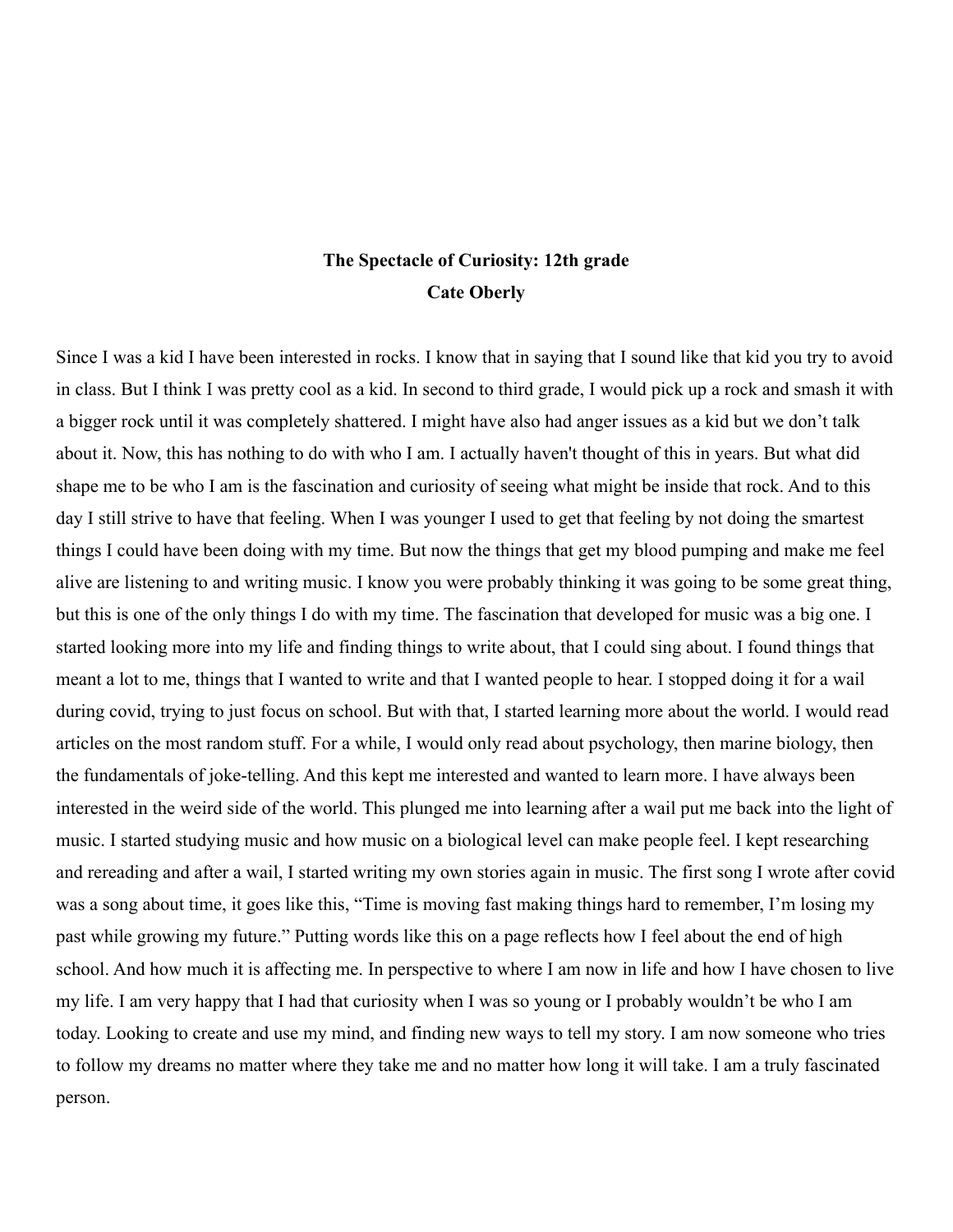## **Perks of The Bench: 12th Grade Arienne Riseborough**

"Sub!"

I heard the familiar voice echo across the gym. I walked off the court in shame as the crowd watched me in shame. Only silence as I made my way to the small corner. The quiet, crowded corner that I would become all too familiar with throughout that junior year season.

The first few weeks, it was heartbreaking and demoralizing to be in that awful, wretched corner. Forced to watch those around me as they were praised and accepted for their greatness and flaws. I could not understand the events around me, and fathom why they continued to occur. That season was very troubling. Standing in the corner gave me time with my thoughts. I was able to use the time to observe what was happening around me, listen to what others had to say, and understand everything that went on. I was able to reflect on myself, and understand those around me, their thoughts, and actions.

The dark, lonely corner led me to the discovery that I had a talent for watching, listening, and observing. Observing shows you the world in ways you may have never seen if you hadn't stopped to take a minute and watch. By observing you can understand what people have been through, what they're thinking, and who their true self is. You may observe someone's situation, and understand more about their opinions, personality, and lifestyle. Listening leads you to learn, remember, and reflect on your own self. You learn about people's morals, thoughts, and intentions. The simple things people say can tell a lot about themselves. You can almost always interpret people's words, and find the deeper meaning to their thoughts.

Watching and listening gives you a new perspective. You may view things differently than you ever have before. These senses push you to understand people and situations and view them for how they are. Watching and listening can change your thoughts and opinions, because you've seen and heard things you are not familiar with, and it makes you question your beliefs.

After the realization of my remarkable talent, I decided to put it to use. Nothing extraordinary happened in that gym. In the corner I just observed everything there was to be observed. My eyes and ears helped me view the crowd and everyone in that gym. I interpreted their language and actions, and was able to learn more about them. In those moments I saw each spectator, player, and coach as a special individual, each with their own background, struggles, views, and thoughts.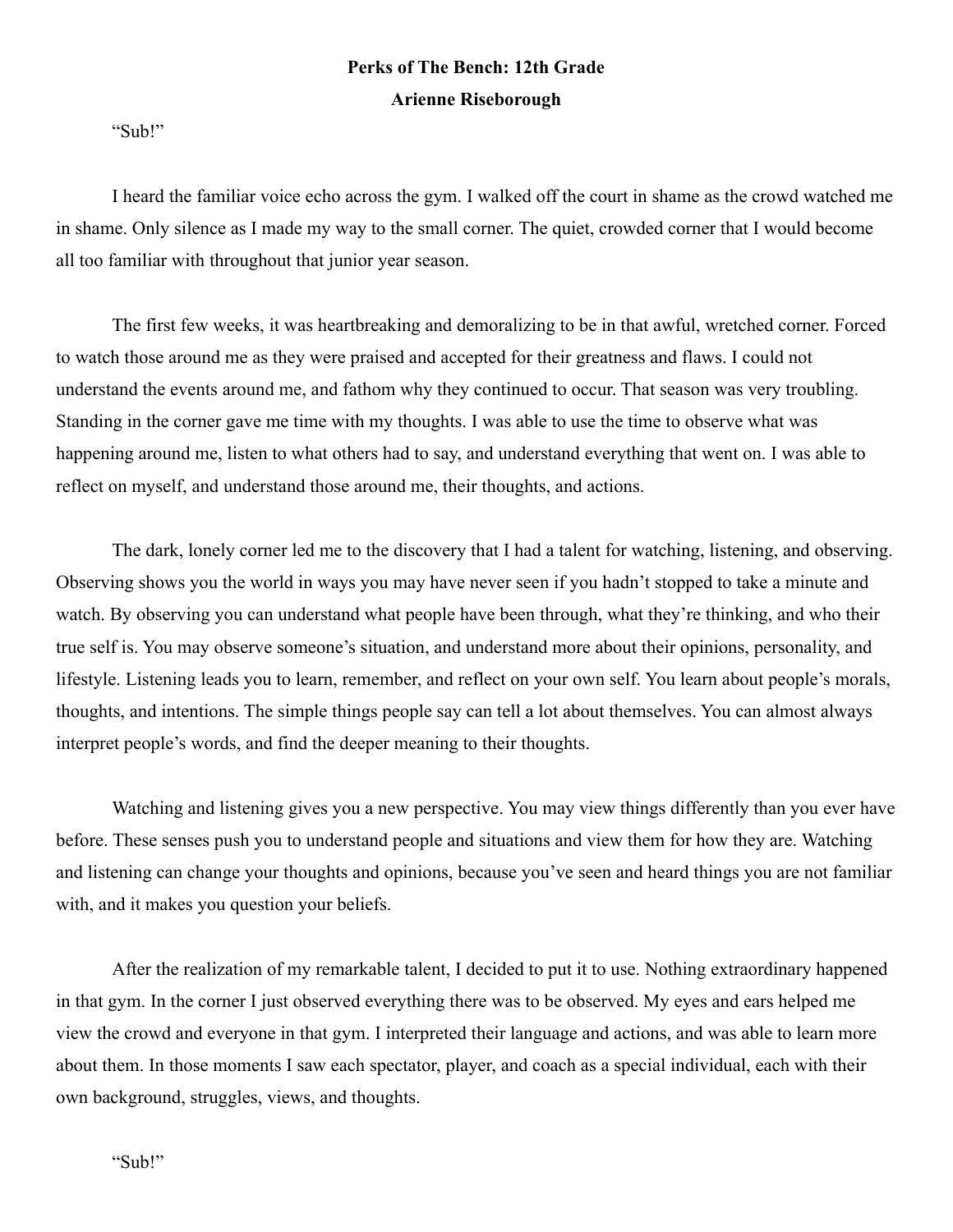That word haunted me each day. I knew to expect it, and all that would come with it. During those weeks, I grew to understand and come to terms with the word. I understood why the word was directed to me. I observed what led to the use of the word, and knew that it was inevitable and for the greater good of those around me. I came to see why the word was said. There were lots of frustrations during that season, and those frustrations were decided to be taken out on me. I came to see that I was viewed as disposable from the team, and was not an asset. I was not a favorite, and I understood that that was how it was going to have to be that year. I had to accept the "sub" and find a way to love, cherish, and accept the corner.

My developed skill set has, and continues, to allow me to help those around me. I see and understand what others may not. I think the experience gave me a new perspective, and helped me understand the people around me better. I came to value the power of observing and learning. They may seem like small insignificant values, but they can make the greatest difference to yourself, and the community around you.

#### "Sub!"

Each day that I heard that word, my soul was crushed, and my hopes were shattered like some old used glass bottle. But I am grateful, because that word gave me the opportunity to realize my talents of observation. I would have never been able to see the world as I do now without that terrible, horrid word. My personal experience led me to prioritize observing and value it greatly. The word no longer haunts me, as I now see it as a reminder of my growth, realization, and change.

### **No title: 12th grade Elsy Sosa**

My name is Elsy Sosa, and I am currently a senior at Nantucket High School. I have always lived on Nantucket Island with my family. I grew up in a big household with two siblings and my parents. Ever since I was younger, I have enjoyed creating colorful sketches. I would go home after a stressful day and very excitedly start using all of my markers, paint, and paint brushes to create art. I soon found that this relieved my stress and made me calm. Sketching drawings is still a powerful therapeutic tool for me today. I was always very excited to have art classes throughout my elementary to high school years. I even participated during high school in a graphic design class. I learned how to create and craft multi-dimensional images, used up-to-date software, and developed graphic design tools.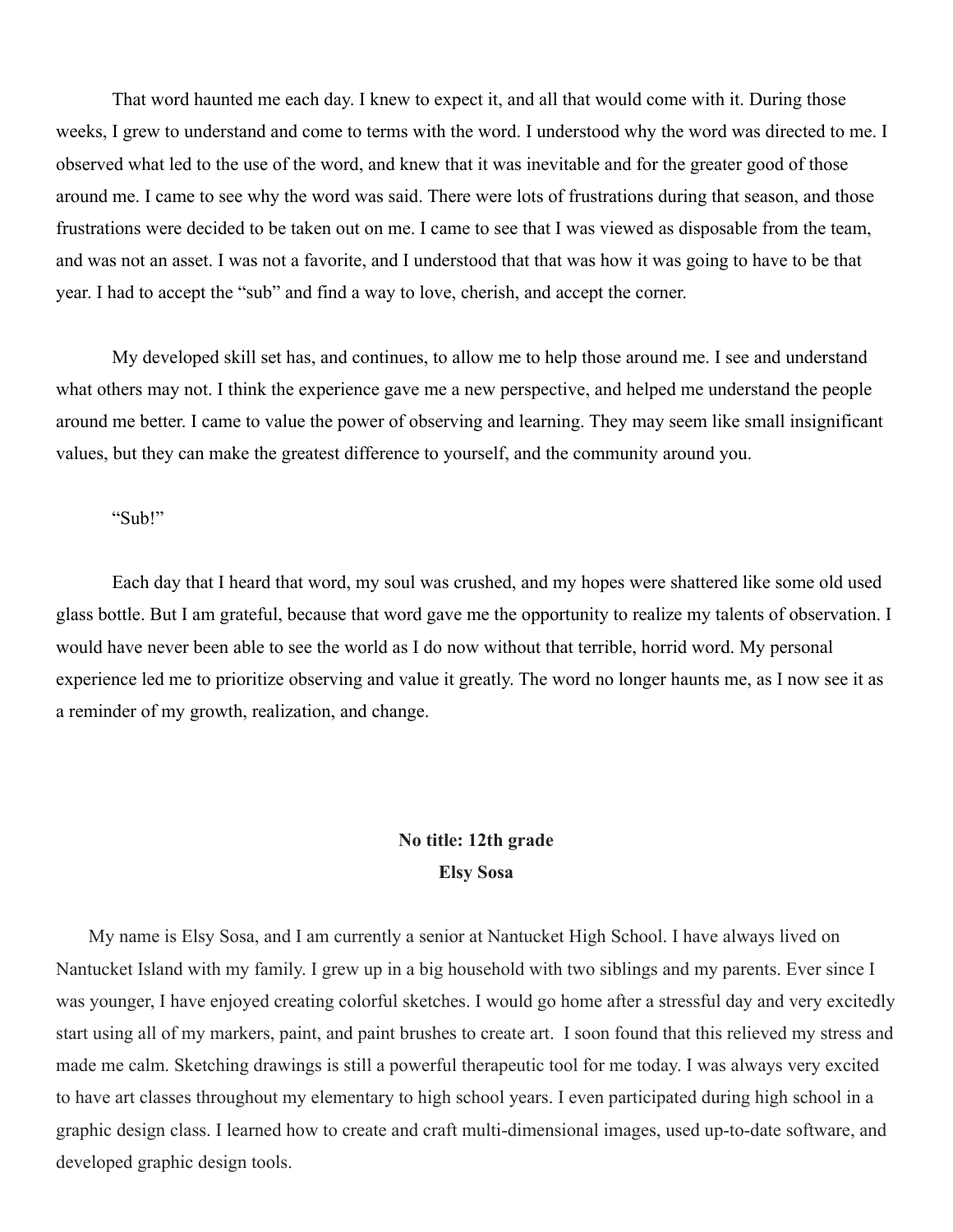My passion for fashion came from my ambition of drawing different sketches of people and the unique expressive fashionable outfits I would create. During high school, I also took a ceramics class that had a lot of hand movements involved as well as shaping by hand. I began to watch tv shows that had to do with artistic makeup as well as models competing against each other, for example on runway shows.

Since I enjoyed the world of fashion, I wanted to become a fashion designer, however, my passion drifted from the years when I started working as a retailer for certain businesses. I felt that interacting with customers and learning about their interests was something exciting for me. Therefore I became more drawn to the business field and I understood that it was a great first step in learning about myself and the person I wanted to become. I want to be able to open a business store in a popular place and distribute amazing outfit designs.

I dedicated most of my free time to helping my small-town community by assisting at the Hospital Thrift Shop in their clothing section by pricing items and maintaining a clean store. I realized that people loved to help each other and feel welcome. I want in the future to always help my community by interacting with them not only through their interests but also by getting to know them as the small community we are.

I have been accepted at Umass Dartmouth and will be pursuing my business career. I look forward to accomplishing a bachelor's degree, especially now that I have become fascinated by owning a business.

I want the opportunity to own a business to help share more diversity in the business field. I come from a Hispanic family, therefore I want to be able to inspire future Hispanic dreamers since I come from a hard-working family that had to immigrate to the United States for a better life for me and my brothers. I hope to help motivate other families that went through the same experience and show them that although the journey is hard there is always a great opportunity to become successful. I know that many families face fear because of discrimination in the Hispanic community and feel afraid of not being able to accomplish the American dream.

I want to be a voice for the Hispanic community so that they can end up owning their own homes, have amazing careers, or create businesses for themselves. I want them to believe that there is a better future waiting for them and not give it up through all their struggles. I want to spread aspiration to women as well as give confidence to those who want to start a business. Since there are a lot of women with children they feel hopeless and scared about taking a step forward in the business field. I plan on motivating women who feel uncertain about themselves to keep trying, as well as challenging themselves, and most importantly believing in themselves.

I have always seen how my father struggled to get food on the table for us by having to work three jobs seven days a week. My father worked without rest for us to be able to have a home and shelter: and for my siblings and me to get a better education than he had as a child. My father wanted to give us a chance to excel in the future so nobody can look at us as if we were less than anybody else.

My dream now is to become the first college graduate in my family and show my father that his hard work has paid off since he has always motivated me to have a greater educational life with a great future ahead of me for that I will always admire him. I want to pursue my college degree scholarship to help me get a higher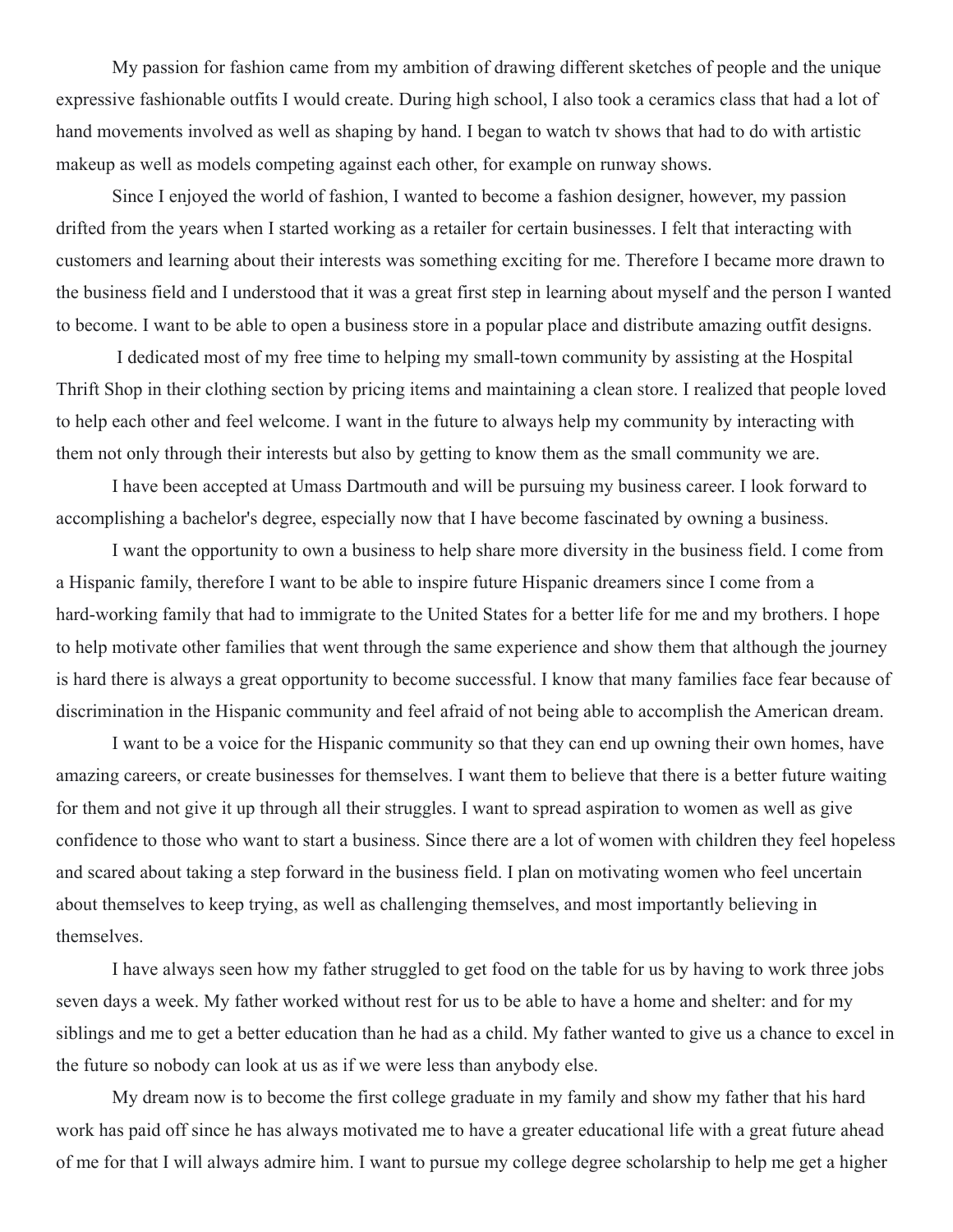chance of education with fewer concerns and help motivate my urge to become a college graduate in the Hispanic community.

## **Talkative: 12th grade Tanjenieka Thorpe**

"Tanjenieka!" My first grade teacher would call once more with the most disappointed look on her face. The entire class knew she was completely fed up with my constant chattering, and I would just stare at her sheepishly for a few minutes, fighting the urge to laugh as she begged me in a monotone voice, for the last time, to be quiet.

I have always been the talkative type. All my primary school teachers complained about it, calling my aunt every week to make a new complaint that over time she was no longer surprised by. My talkativeness never had any malicious intention; in fact, I just always felt as if I had to make a point in every conversation and so I would not stop until my classmates eventually, as always, agreed with me.

Despite my constant chatter, Miss Mckayle, my first grade teacher, had a special bond with me. She convinced me that my talking could someday make me become a journalist or a lawyer. I remember her exact words to me: "What do you want to be when you grow up?" Without hesitation, I said 'doctor' and she stared at me, looking right into my eyes and said, "You should be a news reporter or lawyer, because you are always talking way too much and full of arguments." That day I went home and told my aunt. She agreed and I was not happy. My blood began to boil, because I had already planned on becoming a doctor and nothing was going to change my mind. Ever since that day, like an iron, my teachers' words have been branded in my mind.

Comprehensively, I have never struggled, not reading, not writing and even more not with grabbing attention. I credit all that to my young talking phase. However, I had a weak spot when it came to punctuation: later I realized the reason why. Sometimes I look back on that particular day when my teacher said those words to me and I realized how much I hate science and why I have no plans on ever studying another chemical molecular structure. I have also come to realize how much I enjoy expressing myself through writing, from storywriting, to letter writing and not to mention my favorite persuasive writing.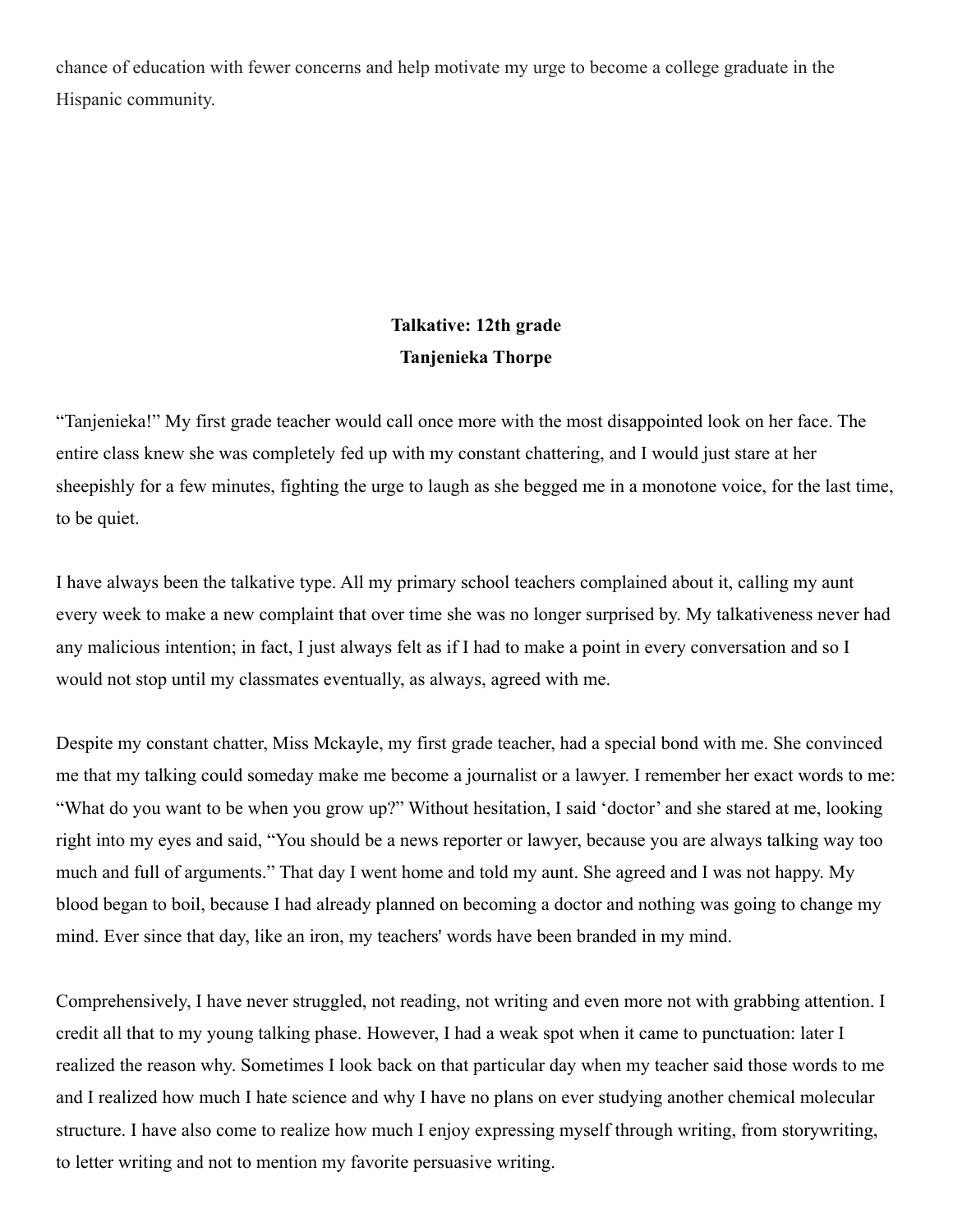I remember every school report day when my aunt would collect my end-of-term report and no matter what other class I was failing, there were two subjects that were guaranteed to have an A+ mark: Comprehension Skills and Language Arts. I would look at my report and see the teachers' comment section expressing how disruptive I am, always talking with the most "vulgar" laugh in their class, yet, my reading and writing were above my grade level, I would just smile and look at my aunt who had the most conflicted look. She couldn't decide which was more appropriate--to be mad or proud.

Over time, my talking minimized as I grew older. Was it a case of no longer feeling encouraged with the right audience, or was it due to a need to blend in? I'm still figuring that out. I sincerely miss the talkative person that I was. Even though at times it landed me in unfortunate situations, my 'over-talking phase' is what I truly believe made me develop such a love for arts and writing. Recently, I realized that the reason I have always struggled with punctuation and ending my sentences is because I never know how to stop talking, continuously talking, not even stopping to catch a breath. That breathlessness showed a lot in my work and is something that even until this day I struggle with.

Miss Mckayle was right, science isn't for me. I used to think the only way I can help people is through being a doctor, but who knows, maybe one day my writing will change someone's life. Maybe my writing will be a daily dose of medicine that someone out in this big world yearns for. A girl can only dream big, and until then I have weighty plans of continuing to do what I love and embracing who I am. That talkative little nine-year-old girl who would give anyone an ear full before backing down, a little girl who like Elizabeth Acevedo, thinks everyone has a story, and everything is worth writing about.

### **Quarantine: 12th grade Nick Feare**

2020 a year many have waited for, Not to special of course just a year With repeating digits that is. 2020. Like 2020 perfect vision Nothing can possibly go - Wrong 2020 was anything but 20/20 A year full of Debate Uncertainty Change And most importantly isolation.